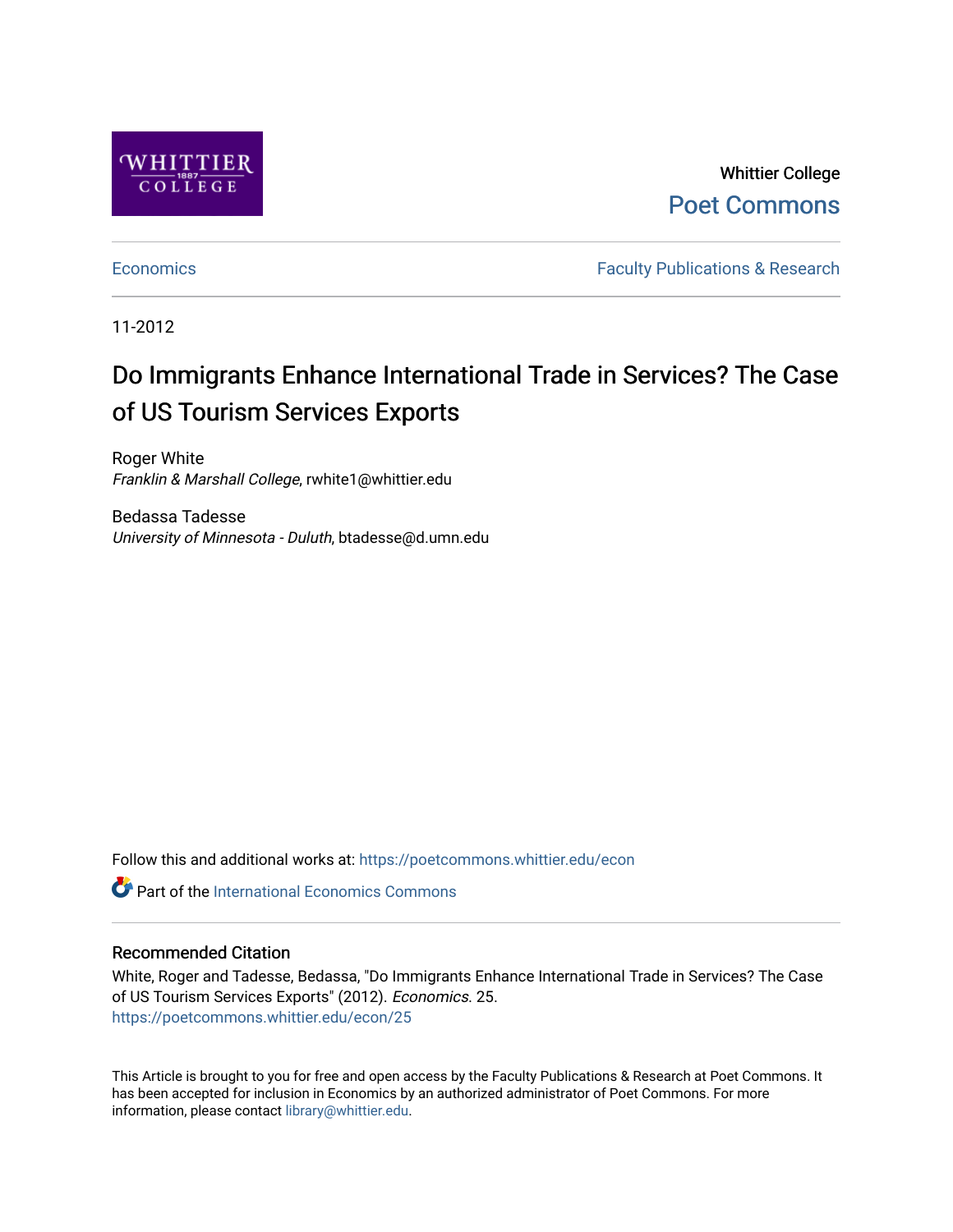# Do Immigrants Enhance International Trade in Services? The Case of US Tourism Services Exports

Bedassa Tadesse<sup>1,\*</sup> and Roger White<sup>2</sup>

<sup>1</sup>Department of Economics, University of Minnesota – Duluth, Duluth, MN<br><sup>2</sup>Department of Economics, Franklin and Marshall College, Lancaster, PA <sup>2</sup>Department of Economics, Franklin and Marshall College, Lancaster, PA

ABSTRACT

That immigrants affect trade in goods between their home and host countries is well established in the literature. Little evidence exists, however, as to whether immigrants also affect trade in services. Using data on international tourist arrivals from 86 countries to the United States during the years 1995–2004, we provide the first empirical evidence on the effect of immigrants on exports of tourism services. Our results suggest that immigrants significantly enhance exports of tourism services (as measured by the number of tourist arrivals in the US from different home countries). Copyright © 2011 John Wiley & Sons, Ltd.

Received 6 June 2009; Revised 24 April 2011; Accepted 1 May 2011

Keywords: demand; immigrants; tourism; trade; zero‐inflated negative binomial.

#### INTRODUCTION

In recent years, a voluminous literature has<br>emerged that documents a positive influence<br>of immigrants on the flow of international<br>trade in goods between their home and host n recent years, a voluminous literature has emerged that documents a positive influence of immigrants on the flow of international countries (see Tadesse and White [2011] for a comprehensive survey). Results from the available studies support the hypothesis that immigrants increase trade between their host and home countries through the following: (i) their preferences for home country‐produced goods (described by White (2007) as a 'transplanted home bias' effect); (ii) their network connections with individuals, business and social groups in their home (host) countries (described by Rauch and Trindade (2002) as an 'information bridging' effect); and (iii) by enabling cross-cultural contacts and increasing the likelihood that transactions will be initiated and that deals will be completed. Describing specifically the latter as the 'cultural difference bridging effects' of immigrants, Tadesse and White (2010) show that immigrants increase the exports of goods embedded with their host countries' cultures to their home countries. Given that trade in services (particularly that of tourism) involves the exposure of importers to cultures and practices that define a particular society and which often are foreign to them, we hypothesize that in a similar fashion, immigrants may enhance bilateral trade in services.

There are few empirical studies of the effect of immigrants on trade in services, particularly on whether and how immigrants might affect the number of tourists arriving in their host/ home countries. Thus, for the purpose of our study, we draw inferences from two types of literature: studies of the demand for tourism and the literature relating to the influences of immigrants on trade in goods. Among the first group of studies, Feng and Page (2000), Cohen (1997) and Boyer (1996) indicate that migrants generate tourism through the geographic extension of friendship‐ and kinship‐based networks. They also stress that the extent to which migrants generate tourism depends upon the characteristics of such networks (i.e. their intensity and reciprocity) and the modes used

<sup>\*</sup>Correspondence to: B. Tadesse, Department of Economics, University of Minnesota – Duluth, Duluth, MN. E-mail: btadesse@d.umn.edu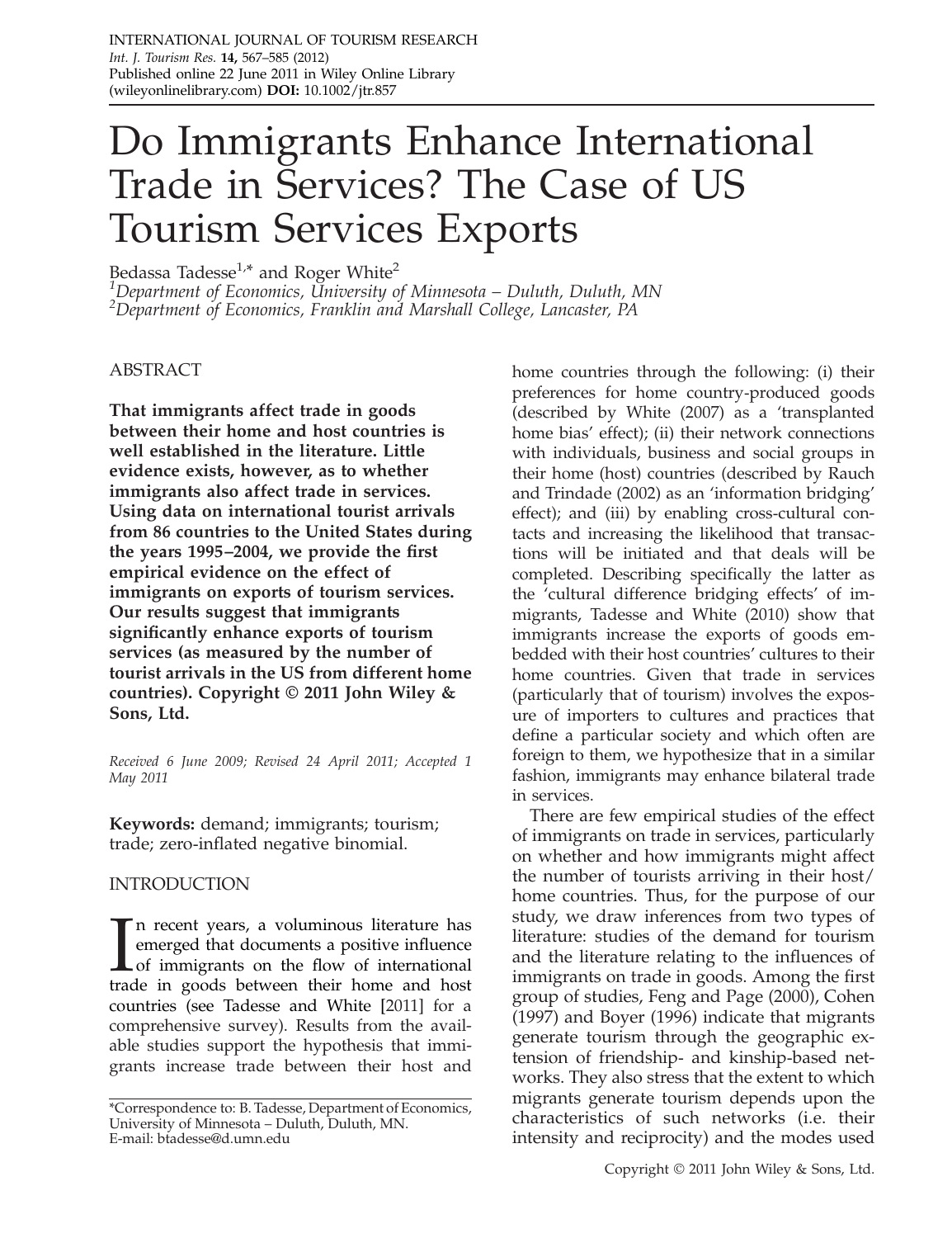to sustain contacts. Most recently, using data on the annual inflow of visitors and controlling for the stock of each tourist origin country's immigrant population residing in Canada, Prescott et al. (2005) estimate that an additional immigrant increases Canada's total tourism‐ related revenue by approximately \$4550. Results from Morley's (1991) survey of the models that have been used in the estimation of tourism demand functions generally indicate that destination choices are influenced, in part, by the amount of information available to potential tourists.

Taking these findings into account, we posit that immigrants enhance trade in tourism services between their home and host countries by providing otherwise unavailable information to potential consumers of tourism services in their home countries. Also, by facilitating travel arrangements and providing finances, accommodations and connections to individuals, businesses and social groups, immigrants may confer information that decreases transaction costs, thus increasing tourism. $1$  Immigrants also could be the reason for travel by friends and family members who are interested in visiting them in their host countries but who would not otherwise do so. To examine our hypothesis, we utilized data on US exports of tourism services to 86 home countries for which data on the stock of immigrants and related control variables are available during the period  $1995-2004$ .<sup>2</sup> We utilized the US data for several reasons. First, the US is host to roughly 35 million of the more than 175 million immigrants worldwide and from 1960 to 2007, exports of services accounted for 21.1% of total US exports. Second, in recent decades, the US has observed a phenomenal rise in both the inflow of immigrants and the number of tourist arrivals. Thus, understanding whether and to what extent immigrants affect trade in tourism

has important policy implications. Third, as indicated, very little information exists on whether immigrants who reside in the US influence trade in services between the US and their home countries. Given the diversity of both immigrants' and tourists' home countries to which the US exports services and the significance of tourism services trade relative to total US exports, analysis of the relationship using US data may provide useful information.

Our results indicate that increases in the stock of immigrants from a given home country correspond with significant increases in the number of tourist arrivals from the particular home country, subject to the presence of positive demand for imports of tourism services from the US. This suggests that, although immigrants do not necessarily induce demand for US tourism services, they enhance effective demand for travel to the US among consumers in their home countries. The implication is that in the absence of immigrants from a given home country, US exports of tourism services to that country would be significantly lower than what is observed. We also found that demand for US tourism services among consumers in the immigrants' home countries is negatively related to the geographic distance between the US and the respective home countries as well as the amount of home country goods that would be forgone (as measured by the inverse of purchasing power parity conversion factors) to import a basket of US tourism services. Similarly, a rise in economic freedom, the number of US embassies and/or consulates located in the immigrants' home countries, and the wealth (as measured by the per capita income) of the immigrants' home countries increases the number of tourist arrivals in the US. Our results have two important implications. First, the positive influence of immigrants on the effective demand for US tourism services indicates that immigrants play a broader role in influencing host–home country trade than has previously been discussed in the immigrant‐trade literature or in studies of the demand for tourism. Second, previous estimates of aggregate tourism demand, where immigrants are not included as an explanatory variable, may not be robust.

The paper proceeds as follows. In Section II, we review the literature relating to the

<sup>&</sup>lt;sup>1</sup>For simplicity, we consider travel by foreigners to the US for tourism‐related purposes to be US exports of tourism services.

<sup>&</sup>lt;sup>2</sup>Our selection of which home countries to include and which reference period to use was exogenously determined on the basis of data availability for all of the variables that we include in the empirical model Equation (5).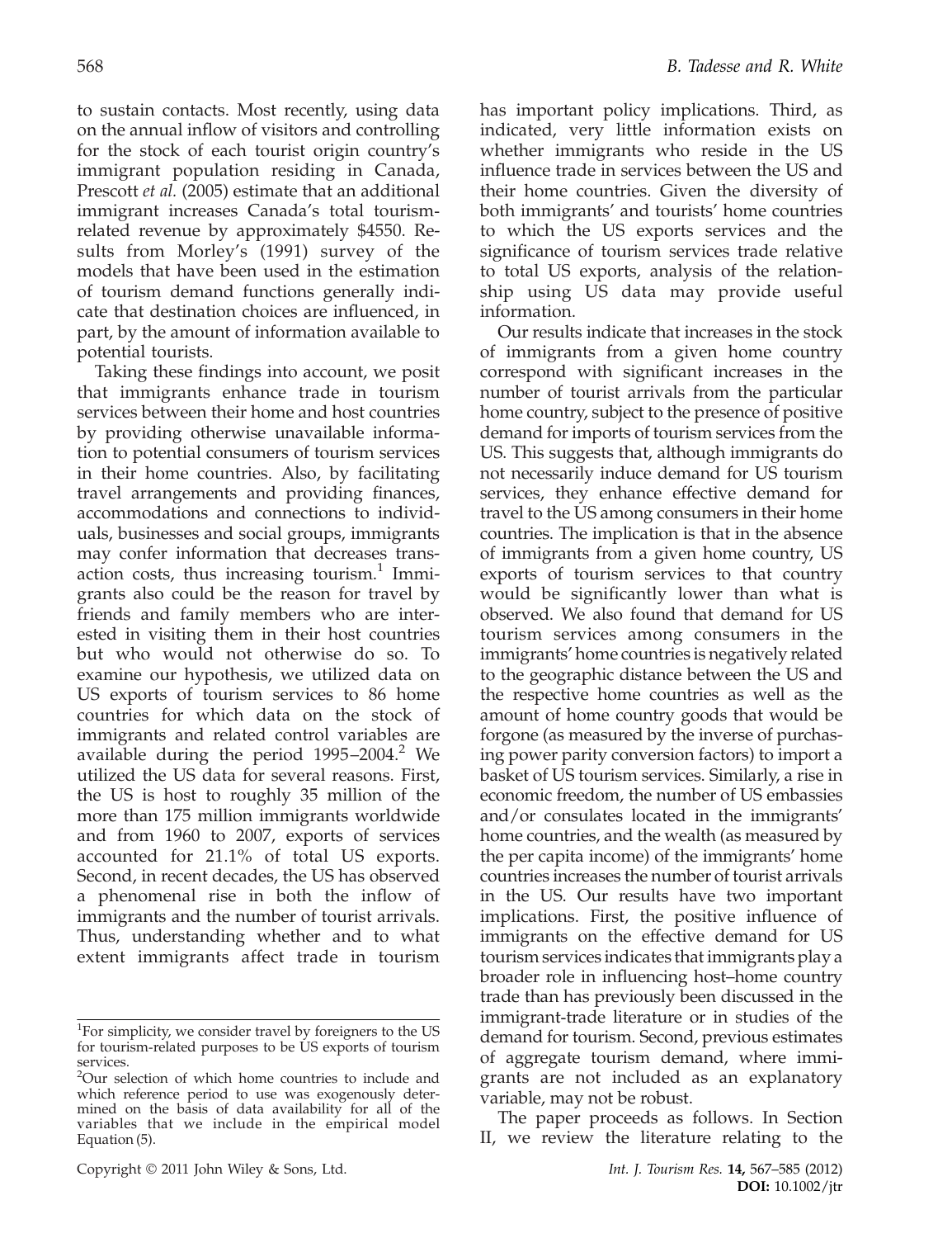determinants of tourism demand, the link between immigrants and trade in services, in general, and the available evidence on immigrant–tourism links. Section III introduces the empirical model and provides a discussion of the variables. Section IV presents the econometric results, whereas Section V concludes.

#### RELATED LITERATURE

As indicated, given the lack of adequate literature on the nexus between immigration and trade in tourism services, we build relevant inferences from prior studies of the demand for tourism services that were conducted from the global, regional and country‐ specific perspectives. Among these studies, Khadaroo and Seetanah (2007) emphasize the importance of infrastructure. Wall (1997) considers the influence of destination‐specific attributes (e.g. parks and monuments). Litvin and MacLaurin (2001) and Sonmez (1998) indicate consumer attitudes, behavior and safety as important determinants of tourism demand; whereas Hanefors and Mossberg (1998) emphasize tourists' loyalty as a determinant of their choice of destinations. Similarly, whereas Tsaur et al. (1997) stress the importance of risk aversion, Fodness and Murray (1997) address the role of information, and Pizam and Sussmann (1995) emphasize nationality as an important factor affecting the demand for tourism.

Some of these studies give more weight to micro facets (i.e. individual consumer's attributes), whereas others consider macro variables as being more important. However, results from both groups of studies suggest that the respective influences of macro and micro factors on tourism demand vary across developed and developing countries. For example, using both cross‐sectional and panel data that represent tourist arrivals during the years 1996–2000, Naudee and Saayman (2005) report that political stability, tourism infrastructure, marketing and information, and the level of development of the destination countries are key determinants of travel. The authors further indicate that the typical 'developed country determinants' of tourism demand, such as the level of income in the origin country and the relative prices and the cost of travel, fail to explain a large share of the variation in the demand for tourism in Africa. On the other hand, Saayman and Saayman (2008), who apply cointegration analysis in a multivariate framework to quarterly data from 1993 to 2004, find that income, relative prices, travel costs, climate and the capacity to provide accommodations for tourists' desires are strong determinants of tourist arrivals in South Africa.

Despite the abundance of studies devoted to the examination of the demand for tourism services and the observation that commonly used control variables fall short of explaining a significant proportion of the variation in imports/exports of tourism services, many of these studies place little or no emphasis on the roles that immigrants may play in influencing the demand for tourism services. To this end, Prescott et al. (2005), who develop a utility‐maximizing model of travel decisions and investigate the role immigrants play in influencing the aggregate demand for visits to Canada, show that just as relative price, income and commonality of languages have important roles in explaining differences in the level of demand for tourism, so too do immigrants. Chesney and Hazari (2003), who analyse the relationship between tourism and illegal immigration using a trade‐theoretic approach, report that by lowering the relative price of non‐traded goods, undocumented immigrants help increase trade in tourism for their host countries. Using microdata detailing the travel experiences of Chinese immigrants in New Zealand and employing a correspondence analysis, Feng and Page (2000) find that immigrants contribute to trade in tourism both by travelling to their country of origin (perhaps with friends and family) to visit relatives or for business purposes and by inducing friends and relatives in their home countries to travel to their host countries for visitation or business purposes.

Following these studies and the framework of the gravity model of trade used in the literature on the immigrant–goods trade link, in the next section, we develop a theoretical model that allows the examination of the effect of immigrants on the number of tourist arrivals from 86 countries during the period 1996–2005; effectively, the demand for US tourism services.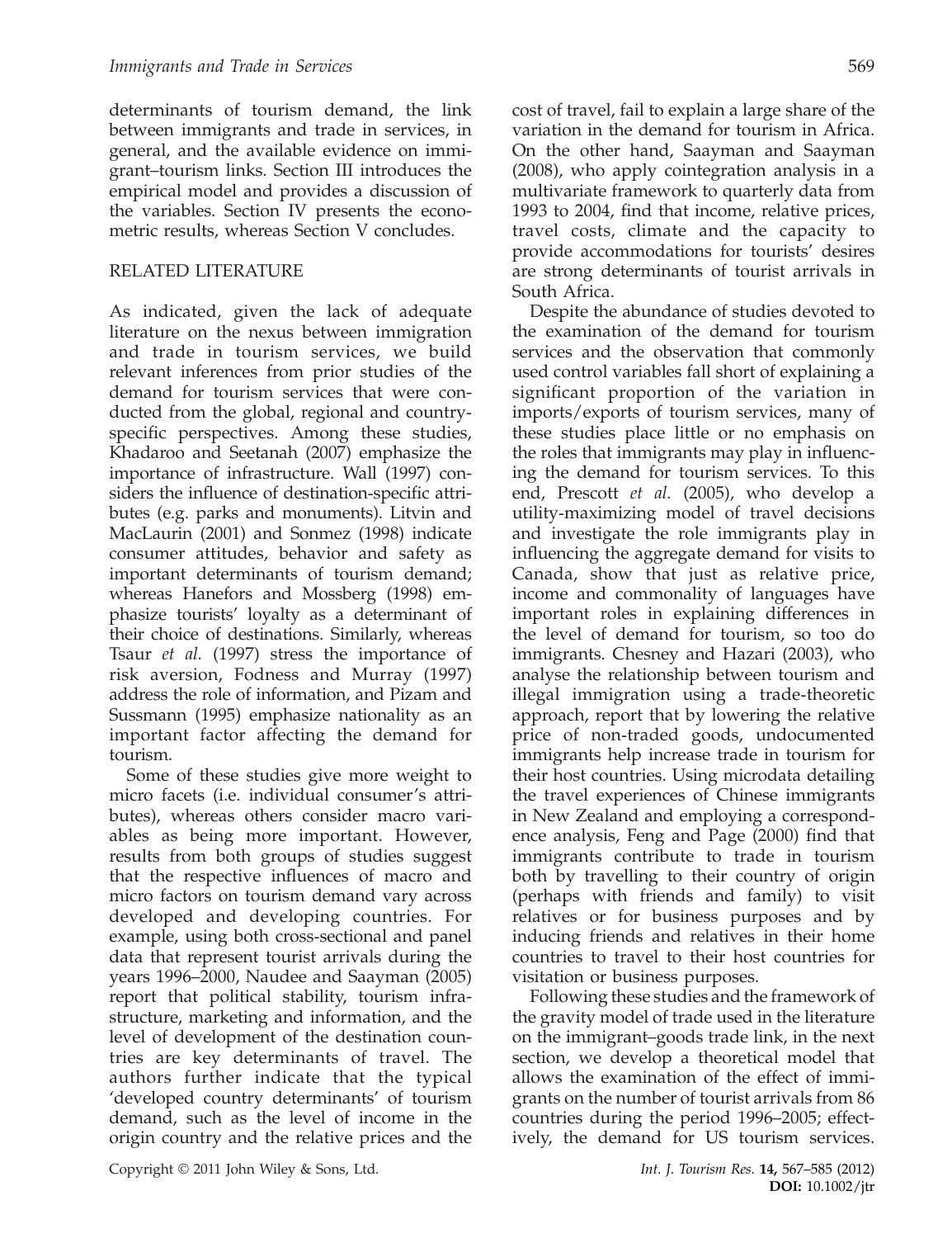Although our theoretical model is closely related to that of Prescott et al. (2005), it differs from their focus, as well as those of Chesney and Hazari (2003) and Feng and Page (2000), in two important aspects: First, in our empirical analysis, we specifically account for the discrete nature of the tourist arrival data, and second, we separate the factors that explain the lack of tourists from a given country and the number of tourist arrivals in instances where there is positive demand.

#### THEORETICAL FRAMEWORK AND THE EMPIRICAL MODEL

We begin by considering that potential consumers of tourism services in a given immigrant home country have two products to consume:  $Q_1$ , representing international tourism services (in our case, travel to the US), and  $Q<sub>2</sub>$ , a composite domestic good. Thus, it can be considered that the representative consumer i derives utility,  $U_i$ , from the consumption of  $Q_{1i}$ and  $Q_{2i}$ , with  $U_i$  represented by a variant of the Stone‐Geary utility function described in natural logarithms by Equation (1).

$$
\ln U_{i} = \lambda \ln (Q_{1i} - \alpha_{1i}) + (1 - \lambda) \ln (Q_{2i} - \alpha_{2i}) \quad (1)
$$

Within the general framework of the Stone‐ Geary utility function, the parameters  $\alpha_{1i}$  and  $\alpha_{2i}$  can be thought of as the respective minimum (i.e. subsistence) quantities of each of the two goods, tourism services  $(Q_{1i})$  and the composite domestic good  $(Q_{2i})$ , that the individual must consume to survive, irrespective of his or her income level. λ can be taken as a measure of the relative importance of  $Q_1$  in the individual's utility. The utility‐maximizing amounts of tourism services  $(Q_{1i})$  and the composite commodity  $(Q_{2i})$  that the individual consumes are subject to the following budget constraints:

$$
Y_i = P_1 Q_{1i} + P_2 Q_{2i} + c_i \quad \text{for} \quad Q_{1i} > 0 \tag{2.1}
$$

and

$$
Y_i = P_2 Q_{2i} \qquad \text{for} \quad Q_{1i} = 0 \quad (2.2) \qquad \frac{1}{s}
$$

Copyright © 2011 John Wiley & Sons, Ltd. Int. J. Tourism Res. 14, 567–585 (2012)

where  $Y_i$  denotes our representative consumer's income,  $P_1$  and  $P_2$  represent the unit prices of international tourism  $(Q_{1i})$  and the composite commodity  $(Q_{2i})$  respectively, and  $c_i$  is the fixed cost of transportation (travel) between the consumer's home country and the tourism services supplier country. Maximizing the utility function, given as Equation (1), subject to the budget constraints Equations (2.1) and (2.2) and solving for the first‐order conditions yield Equation (3), our tourism demand function:

$$
Q_{1i} = \alpha_{1i} + \frac{\lambda}{P_1} (Y_i - P_2 \alpha_{2i} - P_1 \alpha_{1i} - C_i)
$$
 (3)

Assuming  $\lambda$  is influenced by the individual consumer's network connections in the foreign country (through friendship and/or families and, hence, by the stock of immigrants from her home country that reside in the tourism services supplying country), Equation (3) can be rewritten as:

$$
Q_{1i} = \alpha_{1i} + \frac{\lambda(..)}{P_1} (Y_i - P_2 \alpha_{2i} - P_1 \alpha_{1i} - C_i)
$$
 (4)

Equation (4) clearly postulates positive effects both for the relative importance of tourism services  $(\lambda)$  to the consumer and, hence, his or her network connections with individuals in a foreign country, and the consumer's income  $(Y_i)$ , adjusted for expenditures related to the consumption of the subsistence level the composite good  $(P_2\alpha_2)$  and the fixed cost of transportation to the foreign country  $(C_i)$ . It also predicts negative effects for the unit price  $(P_1)$  of tourism services in the foreign country and the fixed cost of transportation.

Finally, the equation predicts strictly positive realizations of tourism demand,  $Q_{1i}$  (i.e. that the representative consumer engages in some amount of tourism each period). $3$  However, it is obvious that in any given period, the majority of consumers in a foreign country may not consume international tourism

<sup>&</sup>lt;sup>3</sup>In the event that the consumer does not travel to a foreign country, the subsistence level of tourism in Equation (1) can be equated with travel within the domestic country for tourism‐related purposes. For simplicity, we assume that domestic travel is costless.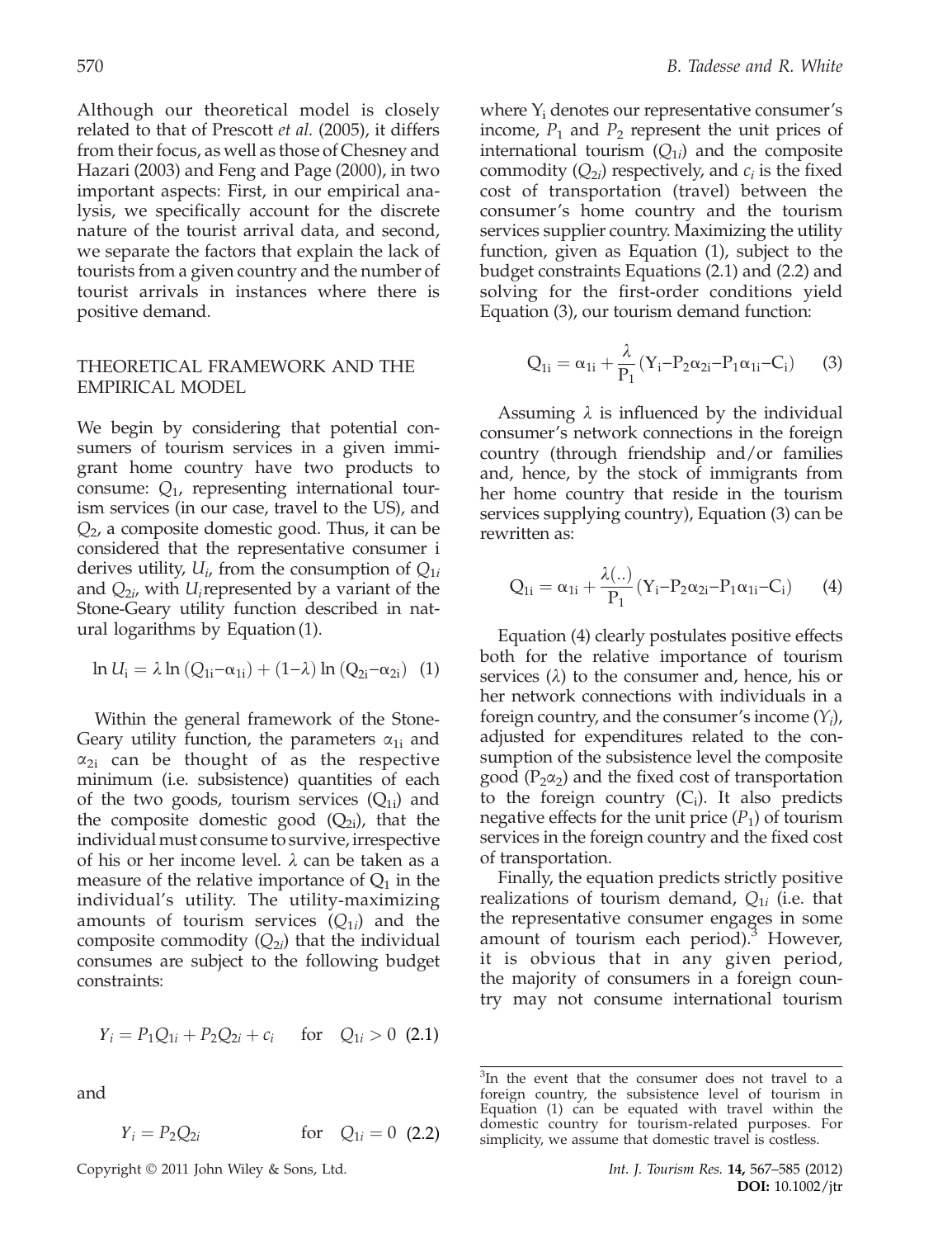services (i.e. may not travel to another country; in this case, the US). Given the equation, such an outcome is possible with  $\alpha_{1i}$  set equal to zero. Hence, the notion of a subsistence level consumption of either or both of the commodities can be dispensed with by setting  $\alpha_i = 0.$ 

#### The empirical model, variable descriptions and the data

We develop our empirical model following the theoretical framework of the determinants of the demand for international tourism services depicted by Equation (4), and noting that the demand for tourism services is positively related to income of the customer and negatively related to both the unit price of international tourism and the cost of travel between the immigrants' home and host countries. As presented, although Equation (4) establishes a theoretical relationship between the quantities of international tourism consumed and prices, income and the fixed costs of transportation, given the deterministic nature of the model, it does not permit empirical examination of the relationships. However, controlling for additional variables that relate to incomes, prices and travel costs and adding an assumed identically and independently distributed error term  $(\xi_{it})$  to the level of demand predicted by the equation results in the following stochastic model (Equation [5]) that permits the empirical examination of the determinants of demand for tourism services.

$$
lnTOUR_{it} = \lambda_0 + \lambda_1 lnIMMG_{it} + \lambda_2 lnRPCI_{it}
$$
  
+  $\lambda_3 ln GDST_i$  +  $\lambda_4 lnIPP_{it}$   
+  $\lambda_5 \Delta lnFXRT_{it} + \lambda_6 lnECFR_{it}$   
+  $\lambda_7 ln NEMB_{it} + \lambda_8 lnTELP_{it}$   
+  $\lambda_9 OPEC_i + \lambda_{10} lnTELP_{it}$   
+  $\lambda_{11} lnTRAF_{it} + \lambda_{12} ln OPEN_{it}$   
+  $\lambda_{13} lnTREM_{it} + \lambda_{14} \Delta lnTOUR_{it}$   
+  $\lambda_{15} ENGL_i + \lambda_{16} PORT_i$   
+  $\mu_i REGN_i + \nu_t YEAR_t + \xi_{it}$  (5)

Data on the total number of tourists arriving in the US from each of the 86 home countries in our sample (TOUR<sub>it</sub> i.e.  $Q_{it}$ ) are from the US International Tourism Administration (US ITA, 2007). Included in the set of explanatory variables in Equation (5) is our variable of primary interest  $IMMG_{it}$ , which is an estimate of the total stock of immigrants from country i who reside in the US during year t (MPI, 2007). We constructed the variable following White and Tadesse (2007) and using data from the 1990 and 2000 US decennial censuses and immigrant inflow data for the years 1991–2004. Taking decennial census values as benchmarks, immigrant stock estimates for intracensus years are thus constructed as  $\textit{IMMG}_{it} = \textit{IMMG}_{i1990} + \sum\limits_{i=1}^t$  $\sum_{1991}$  INFLOW<sub>it</sub> +  $\delta_i$ . The term i adjusts the immigrant stock estimate for return migration and the death of immigrants during intracensus years. It is con-

structed as  $\delta_i=$  $IMMG_{i2000} - \left[ IMMG_{i1990} + \sum_{t=1991}^{2000} \right]$  $\left| \frac{2000}{IMMG_{i1990} + \sum_{i}^{2000} INFLOW_{it}} \right|$  $\frac{t=1991}{10}$ .

The immigrant stock variable for the years 2001–2004 is constructed similarly. Thus, the adjustment made to the post‐2000 portion of the series is based on the proportional difference between the sum of the 1990 benchmark (i.e. census) values and inflows during the 1991–2000 period and the 2000 benchmark values.

The remaining explanatory variables in Equation (5) represent other factors that are thought to affect the aggregate demand for tourism services in a given country: (i) the levels of consumer incomes (as represented by real per capita income); (ii) the price of tourism services (as represented by the inverse of the purchasing power parity conversion factor); and (iii) the fixed costs of transportation associated with international travel (as represented by the geodesic distance between each home country and the US). The real per capita income variable  $(RPCI_{it})$  represents the wealth of the typical resident of country i (i.e. the typical individual's ability to pay for tourism services) (World Bank, 2006). We included a variable that measures the distance  $(GDST_i)$ , calculated using the great circle method and measured in kilometers, between the capital city of the tourist origin country and New York City to represent the price of international travel. Likewise, we included a dummy variable, as an additional control for travel costs, to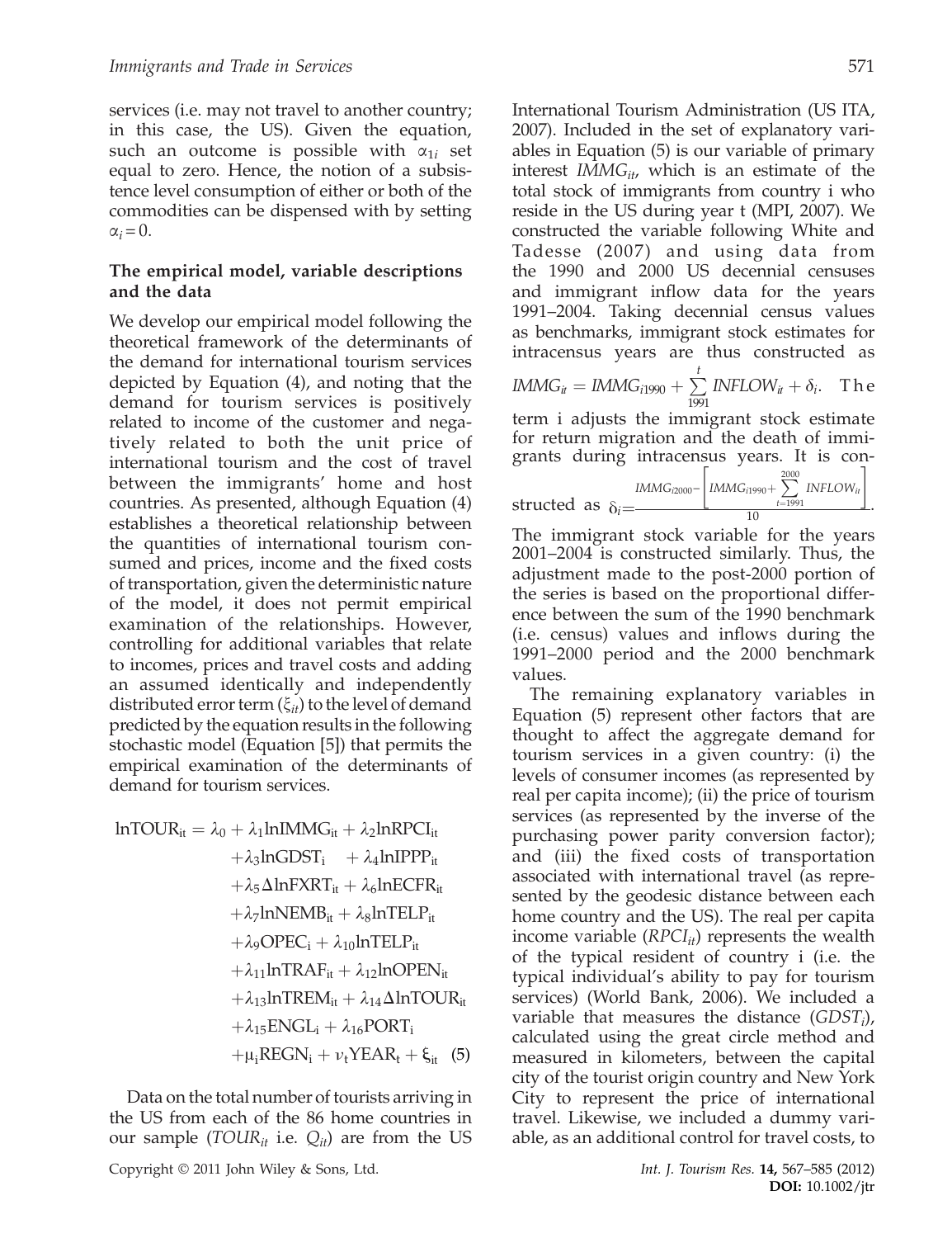identify tourist origin countries that have coastal access ( $PORT<sub>i</sub>$ ) (CIA, 2007). Following Eilat and Einav (2004), we also included a composite measure of the price of tourism services  $(IPPP_{it})$ , which is computed as the inverse of the purchasing power parity conversion factor. The variable indicates how many baskets of goods a tourist has to give up in her home country to buy a basket of goods in the destination country. As such, the variable informs the consumer's decision to travel to a foreign country and the identification of the destination and, thus, determines the total number of people that travel to a given destination. We also included the change in the home country currency–US dollar exchange rate  $(\Delta \ln F XRT_{it})$ , computed as ln  $FXRT_{it}$  – ln  $FXRT_{it-1}$ , to capture relevant terms of trade effects (IMF, 2007). Expressed as the change in the number of tourist origin country's currency units per US dollar, an increase in the variable indicates a depreciation of the tourist origin country's currency and a corresponding reduction in potential tourists' abilities to travel to the US and/or consume greater amounts of US tourism services.

Related to the fixed costs associated with international tourism, we included an aggregate index of economic freedom  $(ECFR_{it})$  for country i, a variable identifying the number of US embassies and/or consulates ( $NEMB_{it}$ ) in country i and a dummy variable indicating whether each home country is a member of the Organization of the Petroleum Exporting Countries ( $OPEC<sub>i</sub>$ ). We expected the aggregate index of economic freedom  $(ECFR_{it})$ , computed as the average of several measures of individual freedom (Beach and Kane, 2008), to account for the potential effects that the material autonomy of individuals (in relation to their state and other organized groups) have on their capacity to consume international tourism services.<sup>4</sup> Generally speaking, greater economic freedom in country i is expected to correspond with reduced costs of travel and, thus, increased consumption of US tourism services. Conversely, it also is

possible that individuals in countries with greater economic freedom may have many more potential travel destinations and, thus, reduced demand for travel to the US.

Following Rose (2007), who argues that US exports of goods and services to a given country may vary depending upon diplomatic relationships, we also included the number of US embassies and/or consulates ( $NEMB_{it}$ ) in country i to account for the effects that cultural proximity and political ties between the US and the tourist origin country may have on the relative ease with which potential consumers from each country may be able to acquire tourist visas and, hence, travel to the US. In addition, we included a dummy variable that indicates whether the tourist origin countries are members of the Organization of the Petroleum Exporting Countries  $(OPEC<sub>i</sub>)$  to account for the potential effect of differences in the sources of income (productive and non‐productive sectors) on the ability of consumers to pay for tourism services.

It has been shown that common language and infrastructure affect trade flows (Hutchinson, 2002; Dunlevy, 2006; Khadaroo and Seetanah, 2007). Thus, we included a dummy variable  $(ENGL<sub>i</sub>)$  that denotes whether English is a common language in the home country (CIA, 2007). On the grounds that potential consumers' access to information, the relative economic openness of each country, and the country's overall goods trade affiliation with the US may affect consumers' decisions regarding their tourist destination choices and the timing of their visits, we also included the following variables in our empirical model: a proxy for the adequacy of infrastructure in each home country, measured as the number of Internet, cable television and telephone (cell phones and land lines) subscribers per capita (TELP<sub>it</sub>) (ITU, 2007); a measure of the economic openness of country i  $(OPEN_{it})$ , computed as the sum of a country's imports and exports divided by its gross domestic product, (World Bank, 2006); and the ratio of each home country's trade in goods with the US relative to their respective gross domestic product  $(TRAF_{it})$ .

Our theoretical model assumes that the relative weights of tourism services in individuals' consumption baskets may differ. Thus, we adopted the methodology used by Wagner et al. (2002) to compute the economic remoteness

<sup>&</sup>lt;sup>4</sup>The *ECFR<sub>it</sub>* variable ranges in value from 0 to 100 and is constructed as the arithmetic average of business freedom, trade freedom, fiscal freedom, government size, monetary freedom, investment freedom, financial freedom, property rights, freedom from corruption and labour freedom (each of which also ranges in value from 0 to 100).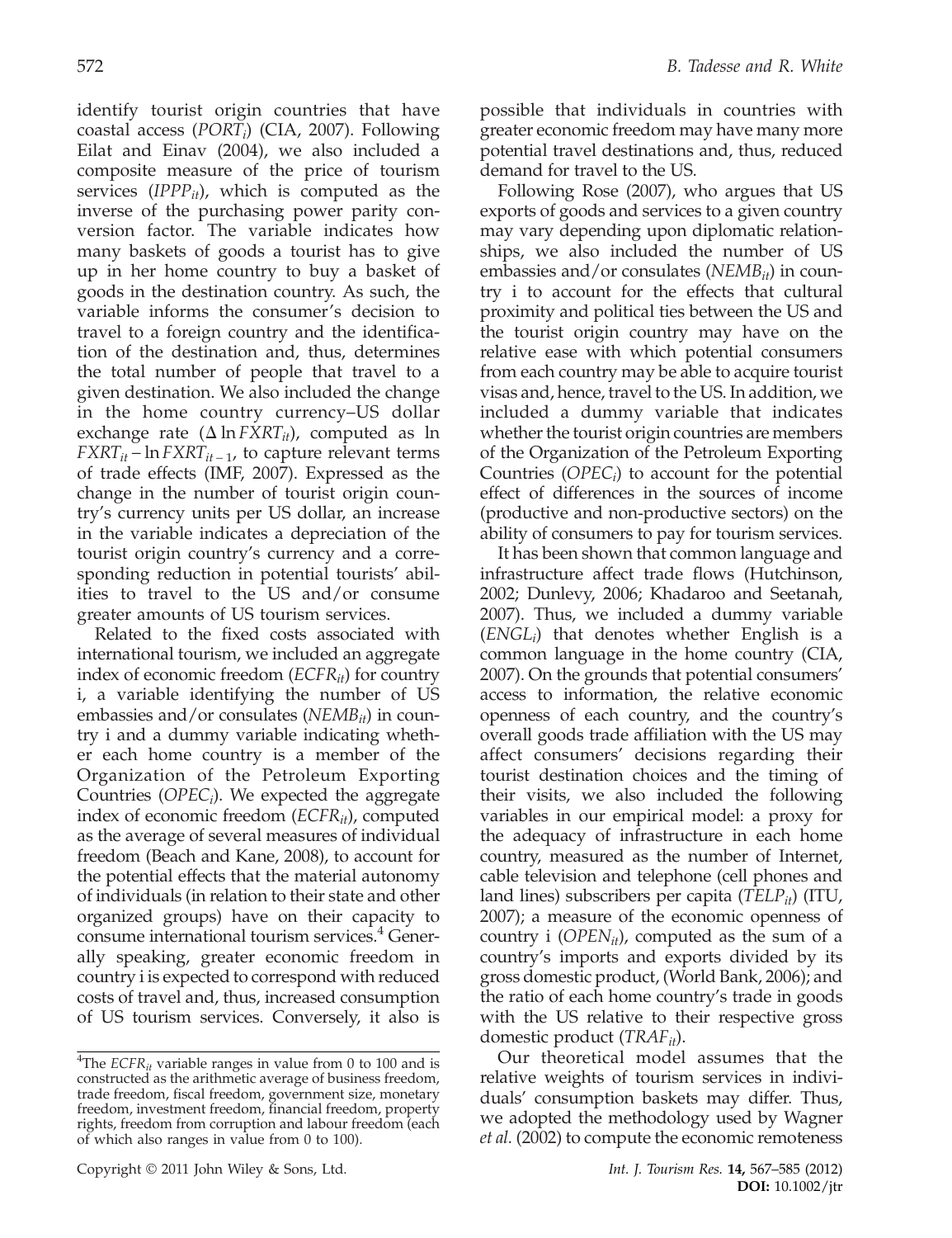of potential trade partners and construct a measure of the tourism remoteness ( $TREM_{it}$ ) of each of the countries in our data. The measure represents the relative importance of tourism in each home country. We used each country's tourism receipts from all countries in the world other than the US to develop the variable:

$$
TREM_{it} = 1/\sum_{k=1}^{k} [(TREC_{kt}/TREC_{wt})/GDST_{ik}],
$$

where  $TREC_{kt}$  and  $TREC_{wt}$  represent each country's income from tourism and global gross tourism receipts respectively, and the subscript k identifies the availability of alternative tourist destinations (i.e. non‐US locales) to each country's residents. A higher index value indicates greater remoteness of the country from opportunities to trade in tourism and, thus, a lower relative importance of tourism and/or a reduced ability of the country to attract non‐US consumers of tourism services.

Finally, we included the log first difference, computed as  $\ln TOUR_{it} - \ln TOUR_{it-1}$ , of the number of tourist arrivals from each country i in the US ( $\Delta$  ln TOUR<sub>it</sub>) and several dummy variables that denote the regional locations of the origin countries and the reference years to control for the potential effect of differences in the rate of growth of demand for US tourism services across origin countries and for unobservable regional and intrayear heterogeneity in the demand for US tourism services. Accordingly, whereas the variable  $\Delta$  ln TOUR<sub>it</sub> captures inertia in service trade relationships between the US and each of the countries in our sample, the regional dummies control for potential cross‐cultural variation in people's desire for travel experiences, and the year dummies control for periodic variation in the economic policies of the US or the tourist origin countries that may relate to international travel and immigration activities and, hence, the role that immigrants may play in influencing US trade in services with their home countries.

Table 1 lists the variables included in our empirical model along with a brief description of their respective descriptive statistics and the a *priori* expected signs of the corresponding coefficient estimates. A cursory review of the values in the table indicates that, on average, 291 810 immigrants from the typical tourist origin country in our data resided in the US during the typical year in our reference period. On average, about 509 842 tourists from a typical country in our data visited the US during the typical year that our data span. Although greatly variable across countries, the typical immigrant home country is located about 8437 km from New York City, is host to nearly two US embassies and/or consulates and has a moderately low degree of trade affiliation (0.21) with the US. Furthermore, the typical home country has a per capita income of \$7470, a value of 0.772 for our measure of trade openness, and a value of 61.07 for the index of economic freedom. Thus, the typical immigrant home country can be described as a middle income country that is moderately open to trade and which offers its residents a medium to high degree of economic freedom. English is commonly used in 22% of the countries, and 89% of the countries have access to international waters. Finally, a small number of the countries (about 5%) are OPEC members.

As indicated, our primary focus is to determine whether immigrants enhance the demand for trade in services. As the US is host to a relatively large stock of immigrants from diverse home countries, there is great variation in the total number of immigrants and in the number of tourist arrivals in the US. In general, although there seems to be a tendency for countries that account for a larger share of their region's total US immigrant stock to also comprise a relatively larger share of US tourist arrivals from their region, this observation is not consistent across all countries. Given this variation, in Table 2, we provided the descriptive statistics (mean and standard deviations) of the country‐specific counts of international tourist arrivals, stocks of immigrants, and the corresponding country's regional share of total tourist arrivals and immigrant stocks during the years 1995–2004. Values presented in the table clearly depict that, despite variation in both variables, our sample includes both countries that have strong as well as weak services trade and migration links with the US.

#### EMPIRICAL RESULTS

#### Estimation of the empirical model

Our measure of the demand for US tourism services – the number of tourist arrivals from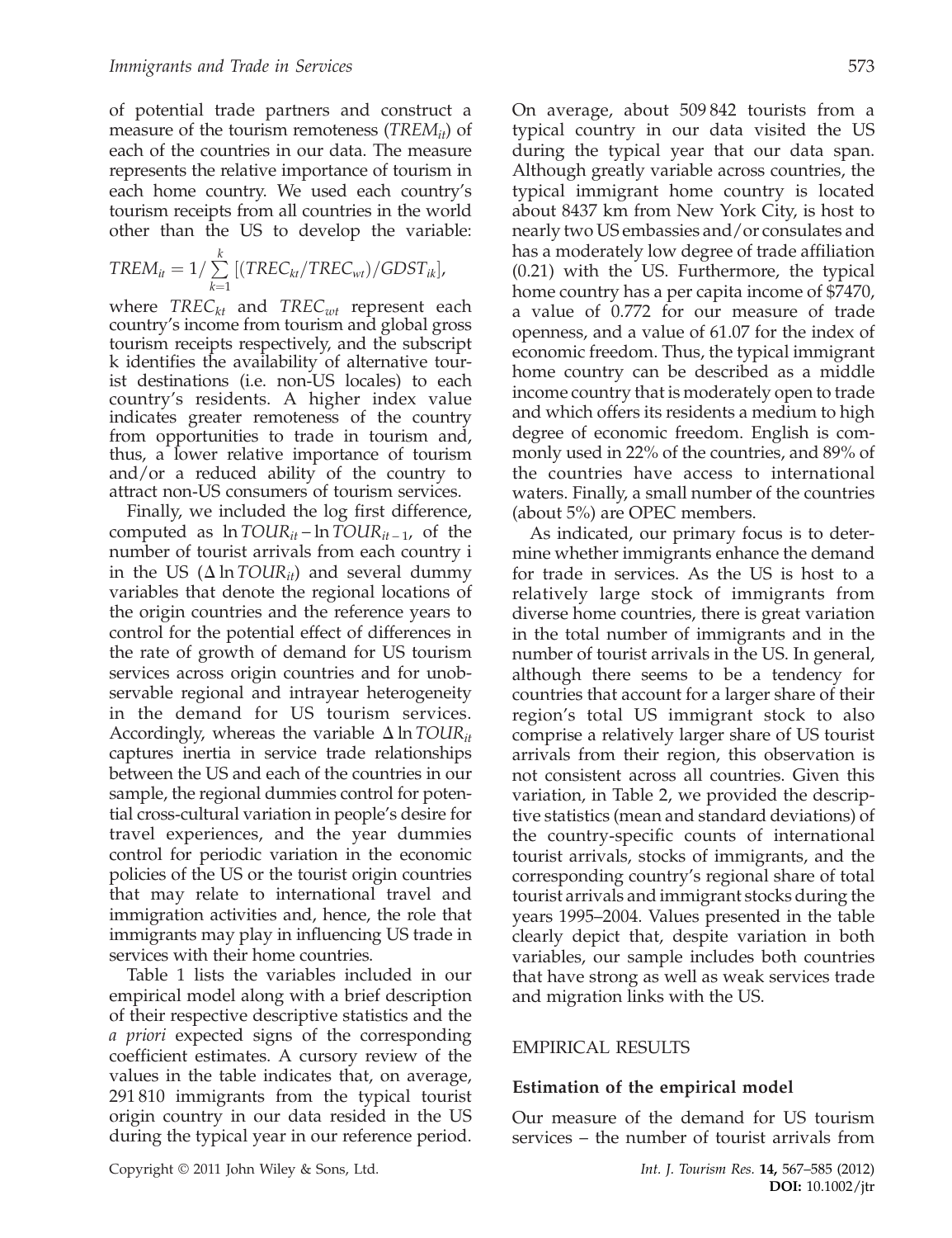Table 1. Descriptive statistics

| Variable                  | Description                                                                                                                           | Mean (standard deviation)<br>$N = 855$ | A priori expected sign |
|---------------------------|---------------------------------------------------------------------------------------------------------------------------------------|----------------------------------------|------------------------|
| $TOUR_{it}$               | Number of tourist arrivals<br>to the US from country i<br>(i.e. the dependent variable)                                               | 509 842.2 (1936 983)                   | $\ddot{\phantom{0}}$   |
| $IMMG_{it}$               | Stock of immigrants from the<br>home country living in the<br>US                                                                      | 291 809.8 (864 060.7)                  | $\hbox{+}$             |
| $RPCI_{it}$               | Real GDP per capita (in 2000<br>US prices)                                                                                            | 7470.64 (9688.55)                      | $^+$                   |
| $GDST_i$                  | Geographic distance<br>(in kilometers) from New<br>York City to the immigrant<br>home country                                         | 8437.48 (3788.75)                      |                        |
| $PORT_i$                  | Dummy variable equal to 1 if<br>immigrant home country has<br>coastal access (i.e. is not<br>landlocked)                              | 0.8947(0.3070)                         | $^{+}$                 |
| $IPP_{it}$                | Inverse of PPP conversion<br>factor                                                                                                   | 1.886 (34.2956)                        |                        |
| $\Delta FXRT_{it}$        | Change in exchange rate<br>(measured as home country<br>currency units per US<br>dollars)                                             | 0.0896(0.2915)                         |                        |
| $ECFR_{it}$               | Index of economic freedom in<br>immigrant home country                                                                                | 61.0728 (10.5770)                      | $+/-$                  |
| $NEMB_{it}$               | Number of US embassies and/<br>or consulates in the<br>immigrant home country                                                         | 1.699 (1.4646)                         | $\hbox{+}$             |
| $OPEC_i$                  | Dummy variable equal to 1 if<br>immigrant home country is a<br>member of the OPEC                                                     | 0.0584(0.2347)                         | $+/-$                  |
| $ENGL_i$                  | Dummy variable equal to 1 if<br>English is commonly used in<br>the immigrant home country                                             | 0.2187(0.4136)                         | $^{+}$                 |
| $TELP_{it}$               | Total Internet, cable and<br>telephone (fixed and mobile)<br>subscribers relative to total<br>population in immigrant<br>home country | 3.23(9.84)                             | $^{+}$                 |
| $OPEN_{it}$               | Measure of general economic<br>openness                                                                                               | 0.7719(0.4177)                         | $\hbox{+}$             |
| $TRAF_{it}$               | Affinity of the immigrant<br>home country for trade with<br>the US                                                                    | $0.2094$ $(1.0187)$                    | $\hbox{+}$             |
| $TREM_{it}$               | Measure of immigrant home<br>country's tourism<br>remoteness                                                                          | 4581.836 (2475.88)                     |                        |
| $\Delta \text{TOUR}_{it}$ | Growth rate of tourist arrivals<br>from country i (measured as<br>the difference in log values<br>over two consecutive years)         | 0.214(1.278)                           | $^+$                   |

Standard deviations in parentheses. See text for explanations of variable construction.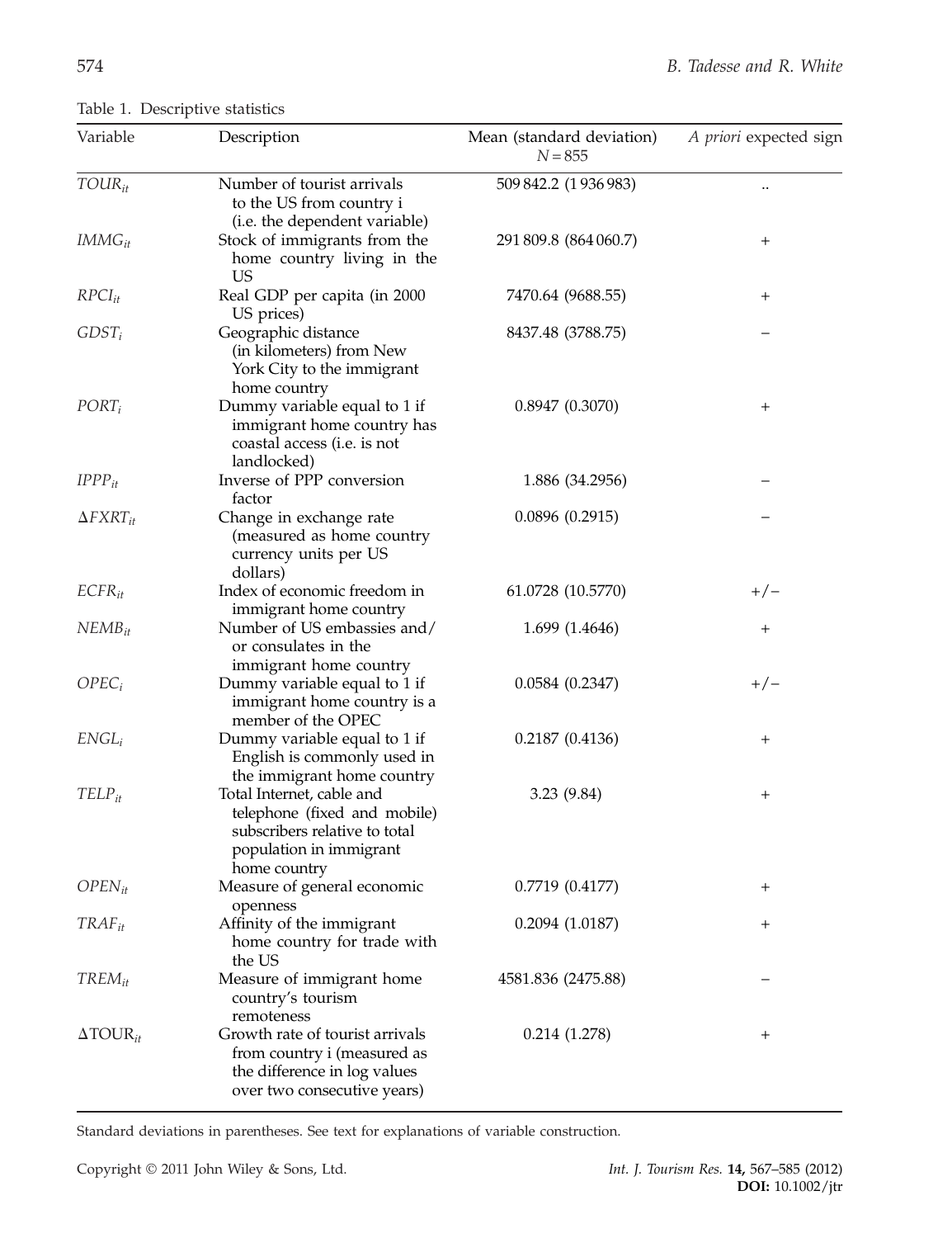|                             | Tourist arrivals             |                                     | Immigrant stock              |                                     |
|-----------------------------|------------------------------|-------------------------------------|------------------------------|-------------------------------------|
| Region/home country         | (standard deviation)<br>Mean | Regional share of<br>home country i | (standard deviation)<br>Mean | Regional share of<br>home country i |
| AFRICA                      | (22930.17<br>14 008.26       | 100.00                              | 36 618.91 (40 654.99         | 100.00                              |
| Angola                      | (1009.874)<br>2379.8         | 1.02                                | 3619.698 (870.36)            | 0.59                                |
| Cameroon                    | 1736.27<br>3005.9            | 1.28                                | 3954.31)<br>9814.487         | 1.60                                |
| $\mathrm{Congo}^\mathrm{a}$ | 593.29)<br>1282.889          | 0.49                                | 1373.22<br>4364.511          | 0.64                                |
| Egypt                       | 9452.09)<br>32181.9          | 3.76                                | 14595.29<br>10857.4          | 18.13                               |
| Ghana                       | 5258.62<br>13890.6           | 5.94                                | 17763.98<br>57803.86         | 9.45                                |
| Kenya                       | 3174.77<br>14038.4           | 6.00                                | 13138.71<br>33849.16         | 5.54                                |
| Morocco                     | 3209.05<br>14824             | 6.34                                | 9653.162<br>34895.81         | 5.71                                |
| Nigeria                     | 10702.04)<br>31431.6         | 13.44                               | 32130.56)<br>126523.6        | 20.69                               |
| Senegal                     | 2116.58)<br>7249.7           | 3.10                                | 3444.68)<br>8206.208         | 1.34                                |
| Sierra Leone <sup>b</sup>   | 408.79)<br>550.5             | 0.19                                | (4832.03)<br>17356.64        | 2.27                                |
| South Africa                | 15751.14)<br>93525.1         | 39.98                               | $11\,333.77$<br>60113.56     | 9.83                                |
| Sudan                       | 458.64)<br>894.7             | 0.38                                | (6912.74)<br>18093.01        | 2.96                                |
| Tunisia                     | 3166.12<br>4830.3            | 2.06                                | 26,193.90<br>36792.68        | 6.02                                |
| Uganda                      | 1203.97<br>2890.2            | 1.24                                | 4391.60)<br>8111.425         | 1.33                                |
| Tanzania                    | 1371.29<br>3223.9            | 1.38                                | 52055.12<br>70688.94         | $\frac{11.56}{0.89}$                |
| Zambia                      | 1410.31<br>2452.4            | 1.05                                | 1175.79)<br>5455.502         |                                     |
| Zimbabwe                    | 2217.84<br>5524.5            | 2.36                                | 2633.49)<br>8897.013         | 1.45                                |
| CENTRAL ASIA                | 1404685.00)<br>623201.9      | 100.00                              | 370066.20)<br>392963.9       | 100.00                              |
| Cambodia <sup>a</sup>       | 1321.804)<br>1612.66         | 0.03                                | 5206.88)<br>136108.4         | 3.50                                |
| China                       | 28 225.14)<br>204228.5       | 3.68                                | 254364.30)<br>1045946        | 30.00                               |
| Hong Kong                   | 45416.12<br>183689.7         | 3.31                                | 15504.89)<br>217583.4        | 6.22                                |
| Japan                       | 749036.80)<br>4454854        | 80.18                               | 18336.29)<br>349855.3        | 10.00                               |
| Korea, Republic             | 113129.90)<br>611365.6       | 11.02                               | 112192.10)<br>787535.7       | 22.50                               |
| Laos.                       | 515.79)<br>792.5             | 0.01                                | 3311.10)<br>209759.9         | 5.99                                |
| Malta                       | 2632.12<br>5927.3            | 0.11                                | (777.32)<br>9525.532         | 0.27                                |
| Thailand                    | 15546.01<br>76885            | 1.39                                | 68703.84)<br>103434.3        | 2.96                                |
| Vietnam                     | 4509.71)<br>7303.1           | 0.13                                | 373576.20)<br>551241.3       | 18.61                               |
| <b>EASTERN EUROPE</b>       | (32055.83)<br>34748.18       | 100.00                              | (169,990.40)<br>152614.4     | 100.00                              |
| Albania                     | 1667.13)<br>3271.7           | 1.57                                | 15596.66<br>32087.65         | 3.50                                |
| Bulgaria                    | 2530.70<br>11279.5           | 5.41                                | 13444.82)<br>31090.37        | 3.40                                |
| Czech Rep.                  | 12836.73)<br>32353.8         | 15.52                               | 2080.86)<br>86002.62         | 9.39                                |
| Hungary                     | (9212.16)<br>43788.4         | 21.00                               | (12872.87)<br>108866.6       | 11.89                               |
|                             |                              |                                     |                              | (Continues)                         |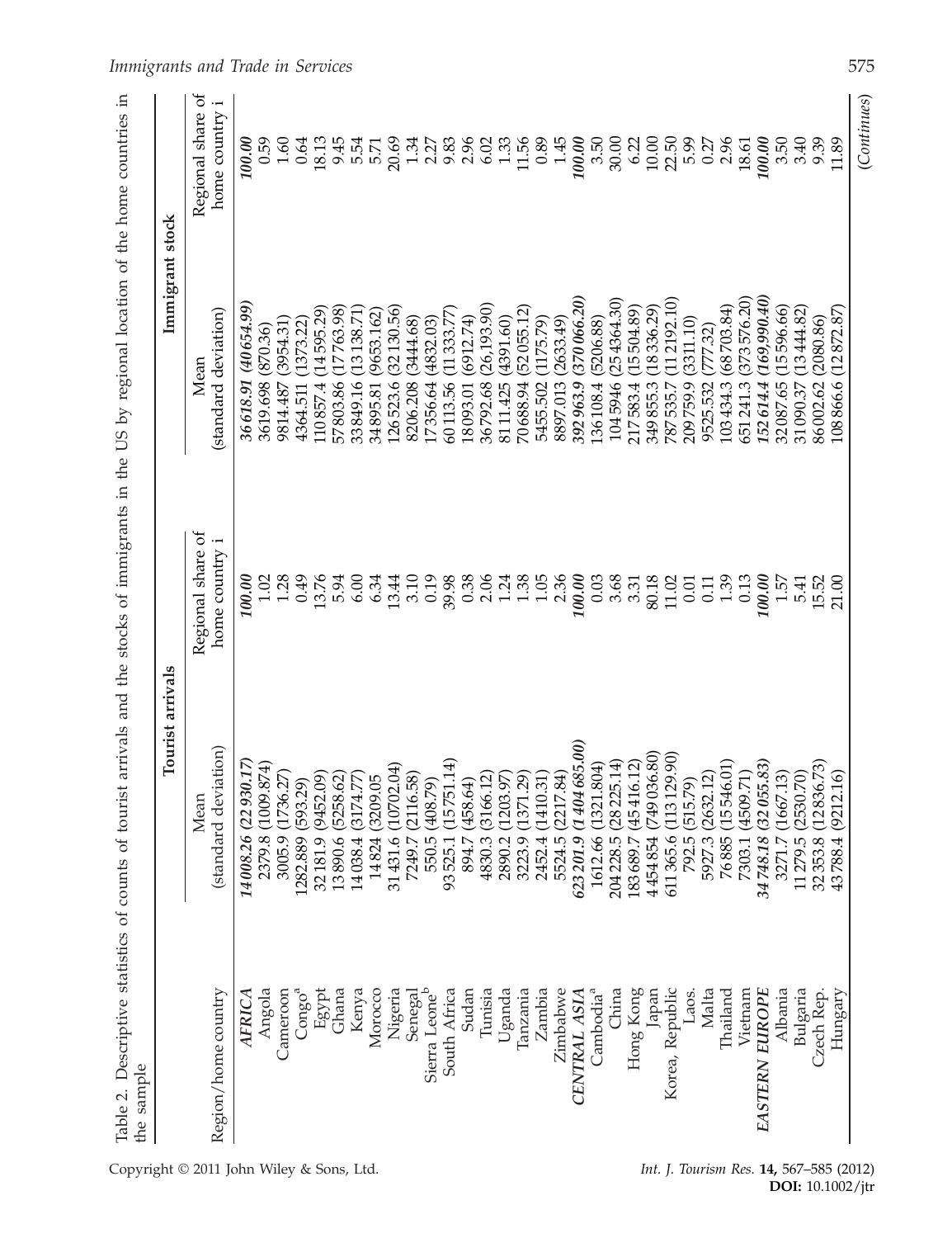|                      | Tourist arrivals                        |                                     | Immigrant stock              |                                     |
|----------------------|-----------------------------------------|-------------------------------------|------------------------------|-------------------------------------|
| Region/home country  | (standard deviation)<br>Mean            | Regional share of<br>home country i | (standard deviation)<br>Mean | Regional share of<br>home country i |
| Poland               | 9 (25 194.01<br>93820.                  | 45.00                               | 517763.6 (27805.16)          | 56.54                               |
| Romania              | (5145.75)<br>œ<br>23974.                | 11.50                               | 139875.6 (11469.26)          | 15.28                               |
| <b>MIDDLE EAST</b>   | (20,380.03)<br>19291.62                 | 100.00                              | 144 800.6 (185 214.40)       | 100.00                              |
| Jordan               | (2381.32)<br>$\triangleright$<br>13838. | 11.96                               | 60 081.93 (6897.48)          | 6.92                                |
| Lebanon              | (3285.89)<br>S<br>14023.                | 12.12                               | 118930.3 (6697.48)           | 13.69                               |
| Saudi Arabia         | 23310.00)<br>Ó<br>53872.                | 46.54                               | (3154.97)<br>20337.01        | 2.34                                |
| Syrian Arab Rep.     | (1707.93)<br>$^{\circ}$<br>6163.        | 5.33                                | (108550.40)<br>181983.1      | 20.95                               |
| United Arab Emirates | 12276.09)<br>Ó<br>26665.                | 23.04                               | (337196.60)<br>386416.2      | 44.48                               |
| Yemen                | 760.06)<br>1185.                        | 1.02                                | (69566.06)<br>101055.3       | 11.63                               |
| NORTH AMERICA        | (2323500.00)<br>1210000                 | 100.00                              | 3678743.00)<br>4218259       | 100.00                              |
| Canada               | 891154.70)<br>$\circ$<br>1400000        | 58.09                               | 23716.13)<br>857129.2        | 10.16                               |
| Mexico               | 1351859.00)<br>⊂<br>1010000             | 41.91                               | 1861326.00)<br>7579389       | 89.81                               |
| PACIFIC              | (167460.80)<br>ی<br>218084.             | 100.00                              | (17201.83)<br>34913.80       | 100.00                              |
| Australia            | (45621.47)<br>Ó<br>456622.              | 64.98                               | 5519.74<br>59594.30          | 52.97                               |
| Finland              | (9639.21)<br>78493.                     | 12.41                               | (1917.27<br>24379.74         | 24.08                               |
| New Zealand          | 22032.99)<br>σ<br>142990.               | 22.61                               | 2422.20<br>23235.41          | 22.95                               |
| <b>SCANDINAVIAN</b>  | (75710.52)<br>195046.                   | 100.00                              | (7032.16)<br>45340.01        | 100.00                              |
| Norway               | 15554.75<br>8<br>128283.                | 32.89                               | 6807.90)<br>40724.97         | 44.91                               |
| Sweden               | 44 206.50)<br>261808.                   | $67.11$                             | 3274.07<br>49955.05          | 55.09                               |
| <b>SOUTH AMERICA</b> | 126896.20)<br>146072.                   | 100.00                              | (226887.50)<br>258065.6      | 100.00                              |
| Argentina            | 157180.90<br>377449.                    | 12.93                               | 11914.65)<br>121014.7        | 2.35                                |
| Belize               | (8363.55)<br>22056.                     | 0.76                                | 2732.73<br>39421.65          | 0.76                                |
| Bolivia              | 8670.96)<br>30008                       | 1.03                                | 7323.17<br>49659.93          | 0.96                                |
| Chile                | 35108.27<br>٥<br>150382.                | 5.15                                | 8776.82)<br>75606.52         | $\frac{1.47}{8.78}$                 |
| Colombia             | 64766.16<br>$\mathsf{C}$<br>327017.     | 11.20                               | (89849.74)<br>453187.4       |                                     |
| Costa Rica           | 20865.67<br>G<br>137395.                | 4.71                                | 11566.94<br>63012.29         | 1.22                                |
| Dominican Rep.       | 17001.93<br>179426.                     | 6.14                                | 68906.34<br>680536.7         | 13.19                               |
| Ecuador              | 17160.60<br>∞<br>125728.                | 4.31                                | (65466.63)<br>249321.3       | 4.83                                |
| El Salvador          | (48006.50)<br>σ<br>149706.              | 5.13                                | 136380.6<br>741078.8         | 14.36                               |
| Guatemala            | (18321.73)<br>6<br>155744               | 5.33                                | 111356.6<br>392926.7         | 7.61                                |
| Haiti                | 7809.425<br>Ó<br>60616                  | 2.08                                | (61714.02)<br>406120.7       | 7.87                                |
| Honduras             | 14819.66)<br>3<br>75780.                | 2.60                                | 73607.34<br>216520           | 4.20                                |
| Jamaica              | (28725.60)<br>4<br>204140.              | 6.99                                | (69212.26)<br>517306.9       | 10.03                               |
| Nicaragua            | (4674.50)<br>œ<br>39804                 | 1.36                                | (17338.99)<br>239822.2       | 4.65                                |
|                      |                                         |                                     |                              | (Continues)                         |

Copyright © 2011 John Wiley & Sons, Ltd. Int. J. Tourism Res. 14, 567-585 (2012)

Table 2. (Continued)

Table 2. (Continued)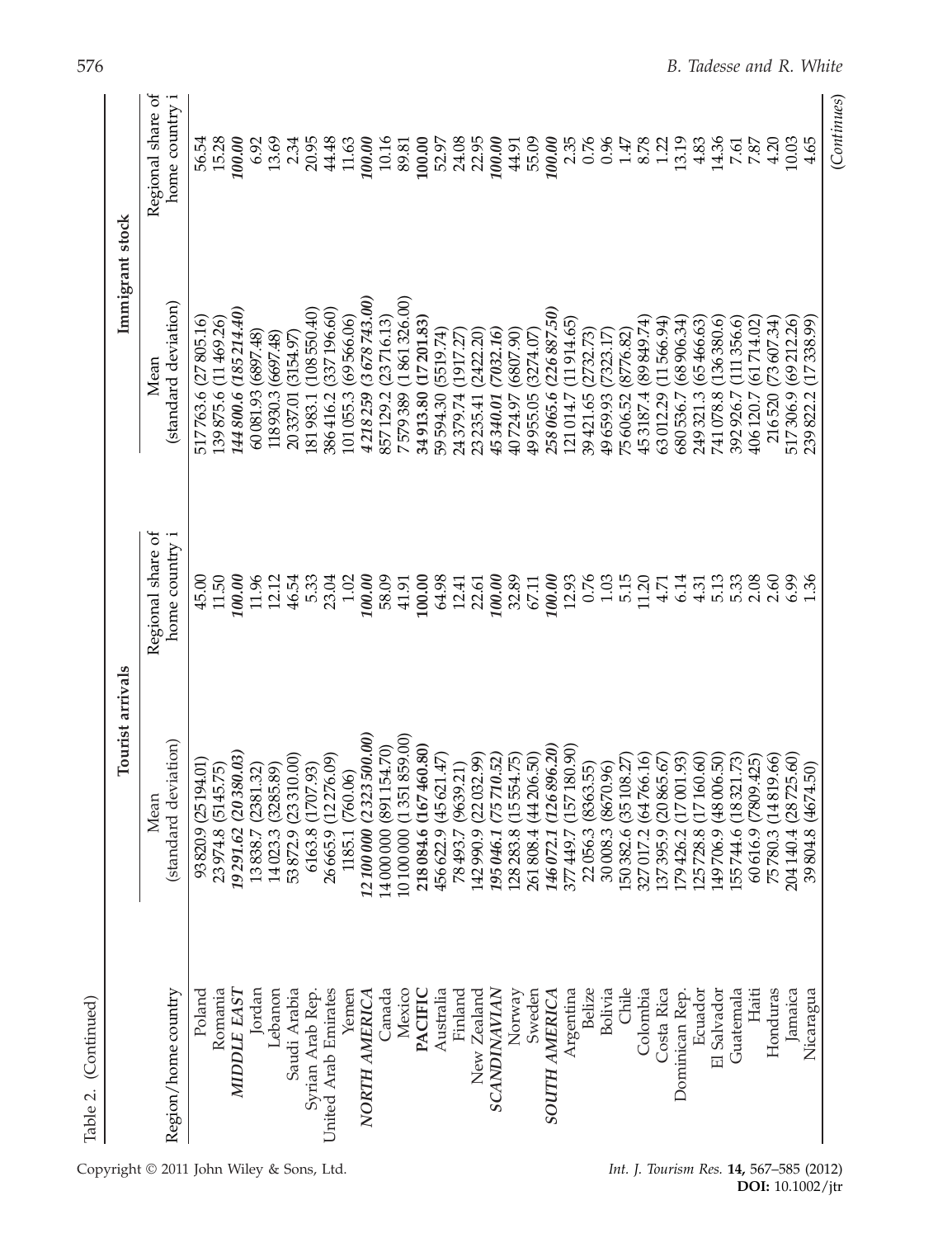|                     | Tourist arrivals                         |                   | Immigrant stock         |                   |
|---------------------|------------------------------------------|-------------------|-------------------------|-------------------|
|                     | Mean                                     | Regional share of | Mean                    | Regional share of |
| Region/home country | lard deviation)<br>(stand                | home country i    | (standard deviation)    | home country i    |
| Panama              | (12528.06)<br>$\tilde{\omega}$<br>84230. | 2.88              | 3423.77<br>106802.9     | 2.07              |
| Paraguay            | (4109.17)<br>4<br>16241.                 | 0.56              | (1518.73)<br>1209.54    | 0.22              |
| Peru                | (20999.37<br>$\mathbf{\sim}$<br>156458   | 5.36              | (45066.62)<br>257830.9  | 5.00              |
| Trinidad and Tobago | 18180.69<br>ç<br>110008                  | 3.77              | 84851.13<br>17546.1     | 2.28              |
| Uruguay             | 12574.31<br>51037                        | 1.75              | 10928.01<br>38339.35    | 0.74              |
| Venezuela           | 101309.50)<br>46820                      | 16.03             | 238163.80<br>384048.2   | 7.44              |
| <b>SOUTH ASIA</b>   | 78597.59<br>77617.7                      | 100.00            | 514430.70)<br>392979.9  | 100.00            |
| Bangladesh          | (3598.87)<br>9352.                       | 1.72              | (24879.43)<br>85668.36  | 3.12              |
| India               | (61997.37<br>226108                      | 41.62             | (241267.30)<br>920276.7 | 33.46             |
| Indonesia           | 15815.04<br>60564                        | 11.15             | (9606.30)<br>67662.87   | 2.46              |
| Malaysia            | 16528.53<br>σ<br>58337.                  | 10.74             | 5062.18<br>49 225.13    | 1.79              |
| Pakistan            | (8831.11)<br>39564.                      | 7.28              | (44136.39)<br>212657.7  | 7.73              |
| Philippines         | (24355.41)<br>Ċ,<br>142652               | 26.26             | 115379.70<br>1390376    | 50.55             |
| Sri Lanka           | (2696.73)<br>6744.                       | 1.24              | (3833.76)<br>24993.09   | 0.91              |
| WESTERN EUROPE      | (1014608.00)<br>635609.                  | 100.00            | (231990.40)<br>179693.7 | 100.00            |
| Austria             | (40336.88)<br>154141                     | 1.73              | (14501.15)<br>80612.28  | 3.20              |
| Belgium             | (38332.20)<br>œ<br>208117                | 2.34              | 2011.32<br>37500.62     | 1.49              |
| Cyprus              | (1132.19)<br>10293                       | 0.12              | (242.95)<br>11540.16    | 0.46              |
| France              | 139 053.10)<br>912068                    | 10.25             | 11667.13<br>148215.6    | 5.88              |
| Germany             | 353774.70<br>165154                      | 18.54             | 23517.66)<br>48840.8    | 29.72             |
| Iceland             | 3951.926)<br>23260                       | 0.26              | 238.19<br>5991.912      | 0.24              |
| Israel              | 32344.28<br>26790                        | 3.01              | 5647.10)<br>14727.6     | 4.55              |
| Italy               | 82764.32<br>523771.                      | 5.89              | 64.074.49<br>549557     | 21.81             |
| Netherlands         | (60360.72)<br>448680                     | 5.04              | (45199.98)<br>48104.65  | 1.91              |
| Portugal            | (11435.40)<br>64098                      | 0.72              | (12568.86)<br>219826.4  | 8.72              |
| Spain               | (31292.43<br>œ<br>318332                 | 3.58              | 2094.91<br>86858.9      | 3.45              |
| Switzerland         | (78624.00<br>ŗĊ<br>347362                | 3.90              | 1769.99<br>44407.61     | 1.76              |
| Turkey              | (17320.49)<br>ΓÚ.<br>75116               | 0.84              | (32134.16)<br>50728.23  | 2.01              |
| United Kingdom      | 3893840.0 (523516.90)                    | 43.71             | (312649.30)<br>368799.6 | 14.63             |
|                     |                                          |                   |                         |                   |

Table 2. (Continued) Table 2. (Continued)

<sup>a</sup>Data span: 1995–2003;<br><sup>b</sup>Data span: 1995–2002. For all other countries, data span: 1995–2004.

 $^{\rm a}$ Data span: 1995–2003;<br> bata span: 1995–2002. For all other countries, data span: 1995–2004.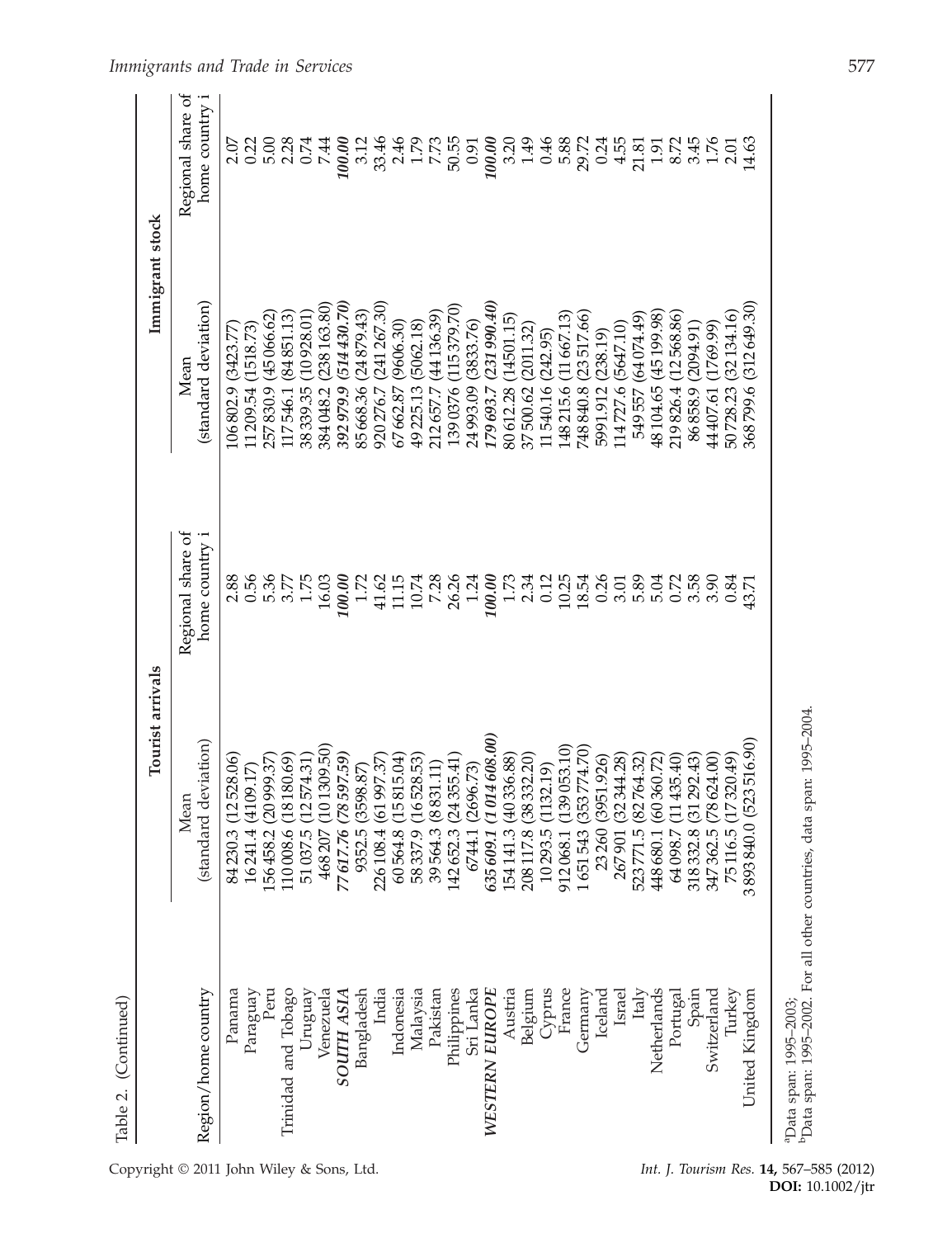each home country – is a count variable. That is, our dependent variable series takes only integer (zero or positive) values. As a result, estimation of the relationships between our dependent variable, the annual number of tourist arrivals in the US from each country in our sample, and our set of explanatory variables cannot be conducted using the usual Ordinary Least Squares (OLS) regression analysis. Instead, it requires the use of a Poisson regression, a model that accounts for the discrete nature of the dependent variable series.

Despite its ability to handle the discrete outcome nature of count data, the appropriateness of the Poisson regression also rests on the fulfillment of the very strict assumption of equidispersion (i.e. equality of the mean and standard deviation) in the distribution of the dependent variable series. As shown in the overall descriptive statistics that are presented in Table 1, the unconditional variance of the dependent variable series (i.e. the counts of international tourist arrivals in the US) is significantly larger than its mean, indicating that the dependent variable is over‐dispersed and, thus, rendering a Poisson regression model inappropriate for these data. In addition, as indicated in the theoretical model, at any given time, individuals may forego the consumption of international tourism services (i.e. travel to the US), potentially resulting in no tourist arrivals from a given country and, hence, inflating the possibility of zero outcomes in the dependent variable series. $<sup>5</sup>$  In the presence of only the first</sup> problem (over‐dispersion), a negative binomial model can be fitted as a solution; however, the presence of only the second problem (inflation of zeros) suggests the need for a Zero‐Inflated Poisson regression. In our case, the large positive

values of Vuong (1989) tests suggest that our dependent variable series suffers from both over‐dispersion and an inflation of zeros. Long (1997) and Cameron and Trivedi (1998) both note that unobserved heterogeneity can cause both over‐dispersion and 'excess zeros'. Cameron and Trivedi (1998) further suggested the use of a zero‐inflated negative binomial (ZINB) model as it allows for the modelling of a count dependent variable that has the twin problems of over‐ dispersion and inflation of zeros while also modelling between‐subject (i.e. cross‐sectional) heterogeneity. Additional features that make the ZINB model even more relevant for our problem include its ability to nest the Poisson model. In addition to solving these problems, the model allows us to examine whether immigrants enhance the total number of people that travel to the US from a given country while isolating factors that account for the potential inflation of no tourist arrivals.

Table 3 presents results from the estimation of four variants of our empirical model, Equation (5). The first model (model 5.1) is more general – a specification in which we examine the demand for US tourism services among potential consumers from the home countries in our study without accounting for the effects of the stock of immigrants and unobserved heterogeneity due to the cross‐ sectional and time-series dimensions of the data. The second model (model 5.2) differs from the first in that it includes our main variable of interest and accounts for potential cross‐sectional and time‐specific variation in the demand for US tourism services. In the third (model 5.3) and fourth (model 5.4) variants of our model, we specifically account for the tourism remoteness of the home countries in our study and indicate their membership in the OPEC cartel. In addition to allowing us to establish the general effects of most of the variables included in our empirical model, results from the respective specifications enable us to check the sensitivity of our findings and the consistency of the observed effect(s) of our main variable(s) of interest to the inclusion of additional control variables.

In each case, the first column provides coefficient estimates for the factors thought to account for the inflation of zero tourist arrivals

 $5$ Note that the data we used as our dependent variable do not differentiate between one‐time or repeat visitors and individuals who may not travel to the US at all. Yet some individuals may not travel to the US simply because they have no demand for it. However, there are individuals who have both the ability and the willingness to travel to the US but are denied entry visas or the permission to leave their country. A zero value for our dependent variable reflects both possible scenarios. Although such values do not necessarily reflect lack of demand for US tourism services, they suggest the following: (i) zero tourist arrivals from a given country in a given year is more likely than non‐zero tourist arrivals; and (ii) there may exist subject heterogeneity across the cross‐sectional dimension of the data at any given year.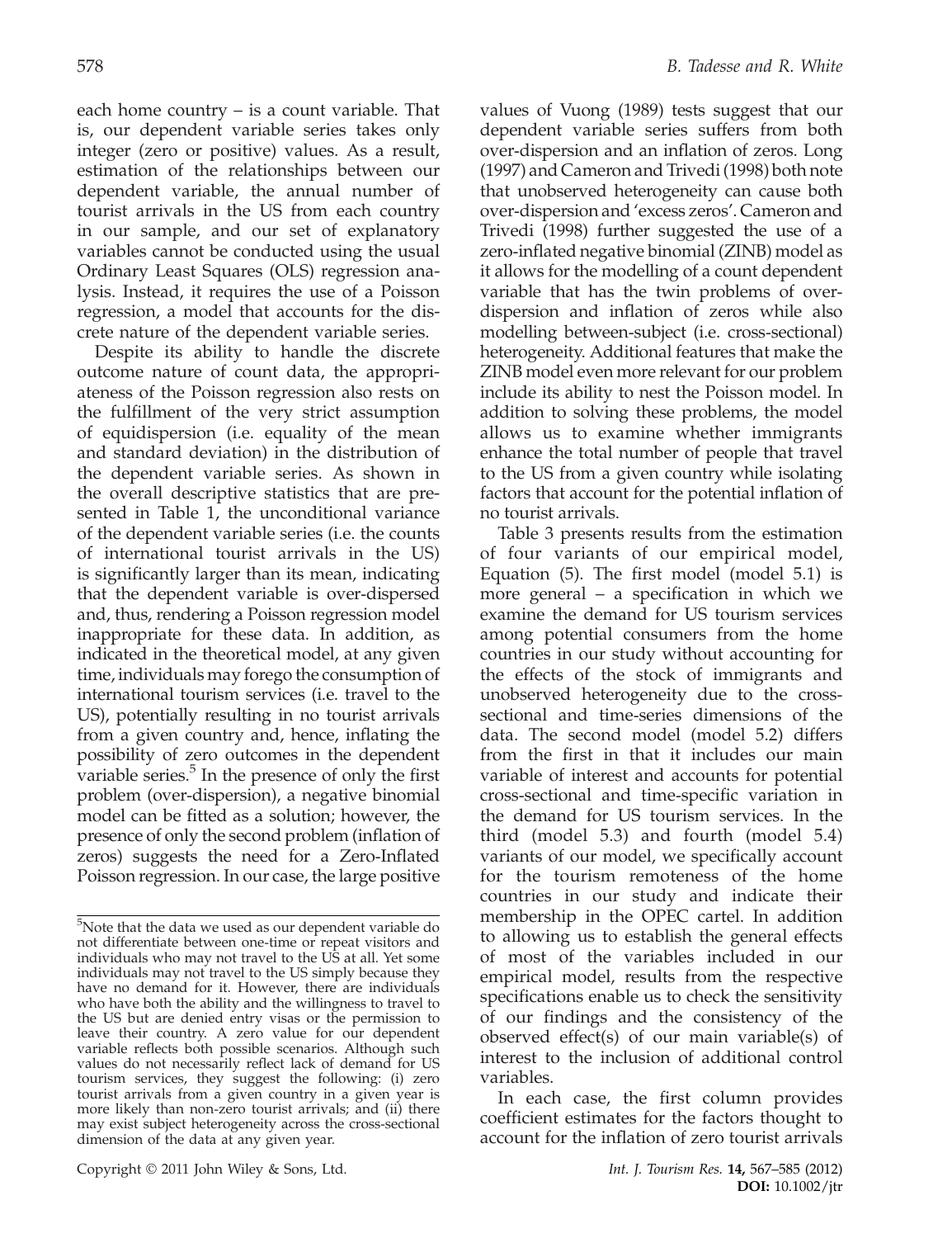| Table 3.                                   |                                          |                           |                       |                        |                                | Coefficient estimates of the determinants of demand for US tourism services: results from zero-inflated negative binomial model |                               |                                              |
|--------------------------------------------|------------------------------------------|---------------------------|-----------------------|------------------------|--------------------------------|---------------------------------------------------------------------------------------------------------------------------------|-------------------------------|----------------------------------------------|
|                                            |                                          | $\widehat{a}$             |                       | Э,                     |                                | $\odot$                                                                                                                         |                               | ਰੁ                                           |
|                                            |                                          | Model (5.1)               |                       | Model (5.2)            |                                | Model (5.3)                                                                                                                     |                               | Model (5.4)                                  |
| Variable                                   | Inflate                                  | N Tourists                | $In$ flate            | N Tourists             | Inflate                        | N Tourists                                                                                                                      | $In \, \, \mathrm{date}$      | N Tourists                                   |
| $\ln \, RPCI_{it}$                         | 0.168(0.31)                              | 033<br>$0.137***$ (0.     | 0.250(0.32)           | $0.528***$ (0.032      | (0.36)<br>0.202                | $0.528***$ (0.032)                                                                                                              | 0.209(0.36)                   | $0.526***$ $(0.032)$                         |
| In $GDST_i$                                | $1.602*(0.82)$                           | $-1.090***00.048$         | $1.521*(0.78)$        | $-0.283***$ (0.072)    | (0.79)<br>$1.509*$             | $-0.283***$ (0.072)                                                                                                             | $1.525*(0.81)$                | $-0.281***$ (0.072)                          |
| $PORT_i$                                   | 0.497 (0.66)                             | $0.330***$ (0.095)        | (0.67)<br>0.367       | 0.110 (0.076)          | (0.68)<br>0.335                | 0.110 (0.076)                                                                                                                   | 0.330(0.69)                   | (0.076)<br>0.104                             |
| In $IPPP_{it}$                             | $0.210*(0.12)$                           | $-0.043***$ (0.011)       | (0.12)<br>$0.234*$    | (0.009)<br>$-0.036***$ | (0.12)<br>$0.227*$             | (0.009)<br>$-0.036***$                                                                                                          | $0.227*(0.12)$                | (0.009)<br>$-0.031***$                       |
| $\Delta$<br>In $\text{EXRT}_{it}$          | $-0.322(0.52)$                           | 13)<br>$0.299**$ (0.      | (0.52)<br>$-0.262$    | 0.128 (0.085)          | (0.52)<br>$-0.247$             | 0.128 (0.085)                                                                                                                   | (0.52)<br>$-0.245$            | (0.085)<br>0.129                             |
| In $ECFR_{it}$                             | 0.396 (1.26)                             | 1.599*** (0.20)           | (1.30)<br>0.266       | $0.736***$ (0.15)      | (1.31)<br>0.221                | $0.736***$ (0.15)                                                                                                               | (1.31)<br>0.213               | (0.15)<br>$0.755***$                         |
| In $NEMB_{it}$                             | 0.561 (1.08)                             | 076)<br>$1.901***$ (0.1   | (1.13)<br>0.354       | (0.071)<br>1.166***    | (1.14)<br>0.328                | $1.166***$ (0.072)                                                                                                              | (1.15)<br>0.378               | (0.072)<br>1.165***                          |
| $ENGL_i$                                   | 0.255(0.57)                              | 072)<br>$0.318***$ (0.    | (0.61)<br>0.432       | (0.062)<br>$0.338***$  | (0.61)<br>0.456(               | (0.062)<br>$0.338***$                                                                                                           | (0.64)<br>0.403               | (0.062)<br>$0.331***$                        |
| In $TELP_{it}$                             | $-1.100***$ (0.22)                       | (019)<br>$0.362***$ (0.1) | (0.23)<br>$-1.158***$ | (0.016)<br>$0.253***$  | $-1.162***$ (0.24)             | (0.016)<br>$0.253***$                                                                                                           | $-1.162***$ (0.24)            | (0.016)<br>$0.249***$                        |
| In $OPEN_{it}$                             | $4.236***$                               | 14)<br>$-0.959***$ (0.    | (1.64)<br>$4.236***$  | (0.11)<br>$-0.475***$  | (1.64)<br>$4.228***$           | $-0.475***$ (0.12)                                                                                                              | (1.65)<br>$4.177**$           | (0.12)<br>$-0.474***$                        |
|                                            | (1.64)                                   |                           |                       |                        |                                |                                                                                                                                 |                               |                                              |
|                                            | In TRAF <sub>it</sub> $-0.656***$ (0.17) | (15)<br>$0.301***$ (0.    | $-0.687***$ (0.17)    | $0.203***$ (0.012)     | $-0.670***$ (0.18)             | $0.203***$ (0.012)                                                                                                              | $-0.683***(0.19)$             | $-0.052***$ (0.018)<br>$0.194***$ $(0.013)$  |
| $\Delta$<br>In TOUR $_{it}$                |                                          | (523)<br>$-0.029$ (0.0    |                       | $-0.053***$ (0.018)    |                                | $-0.053***$ (0.018)                                                                                                             |                               |                                              |
| In $\mathit{IMMG}_{it}$<br>In TRE $M_{it}$ |                                          |                           | 0.156(0.20)           | $0.337***$ (0.021)     | 0.143 (0.20)<br>$-0.214(0.67)$ | (0.039)<br>$0.337***$ (0.021)<br>0.0001                                                                                         | 0.131(0.21)<br>$-0.215(0.67)$ | (0.039)<br>(0.022)<br>$0.336***$<br>$-0.002$ |
| OPEC.                                      |                                          |                           |                       |                        |                                |                                                                                                                                 | 0.361 (1.28)                  | $0.183*$ $(0.096)$                           |
|                                            | Constant -30.32*** (10.4)                | $13.38***$ (0.95)         | $-31.37***$<br>(10.1) | $3.198***$ (0.95)      | $-28.72**$ (13.2)              | 3.197*** $(1.02)$                                                                                                               | $-28.82**$<br>(13.1)          | $3.080***$ $(1.02)$                          |
|                                            |                                          |                           |                       |                        |                                |                                                                                                                                 |                               |                                              |
| Time and                                   | $\mathsf{S}$                             | Ş                         | $\frac{1}{2}$         | Yes                    | $\frac{1}{2}$                  | Yes                                                                                                                             | $\frac{1}{2}$                 | Yes                                          |
| dummies<br>region                          |                                          |                           |                       |                        |                                |                                                                                                                                 |                               |                                              |
| Dispersion                                 |                                          | $-0.513***$               |                       | $-1.155***$            |                                | $-1.155***$                                                                                                                     |                               | $-1.159***$                                  |
| parameter                                  |                                          | (0.045)                   |                       | (0.047)                |                                | (0.047)                                                                                                                         |                               | (0.047)                                      |
| Observations                               | 855                                      | 855                       | 855                   | 855                    | 855                            | 855                                                                                                                             | 855                           | 855                                          |
| log<br>Likelihood                          |                                          | $-10,182$                 |                       | $-9,877$               |                                | $-9,877$                                                                                                                        |                               | $-9,875$                                     |
|                                            |                                          |                           |                       | 2,540 (46)***          |                                | $2,539$ (48)***                                                                                                                 |                               | $2,542$ (50)***                              |
| Chi-squared<br>$\otimes$                   |                                          | $1,931(26)***$            |                       |                        |                                |                                                                                                                                 |                               |                                              |
| Vuong                                      |                                          | 34.60***                  |                       | 32.06***               |                                | 33.13***                                                                                                                        |                               | 31.76***                                     |
| Standard errors in parentheses.            |                                          |                           |                       |                        |                                |                                                                                                                                 |                               |                                              |

Immigrants and Trade in Services 579

Copyright  $© 2011$  John Wiley & Sons, Ltd.

 $*^{p} < 0.1;$ <br>  $*^{p} < 0.05;$ <br>  $*^{p} < 0.01.$ 

Int. J. Tourism Res. **14,** 567–585 (2012)<br>**DOI:** 10.1002/jtr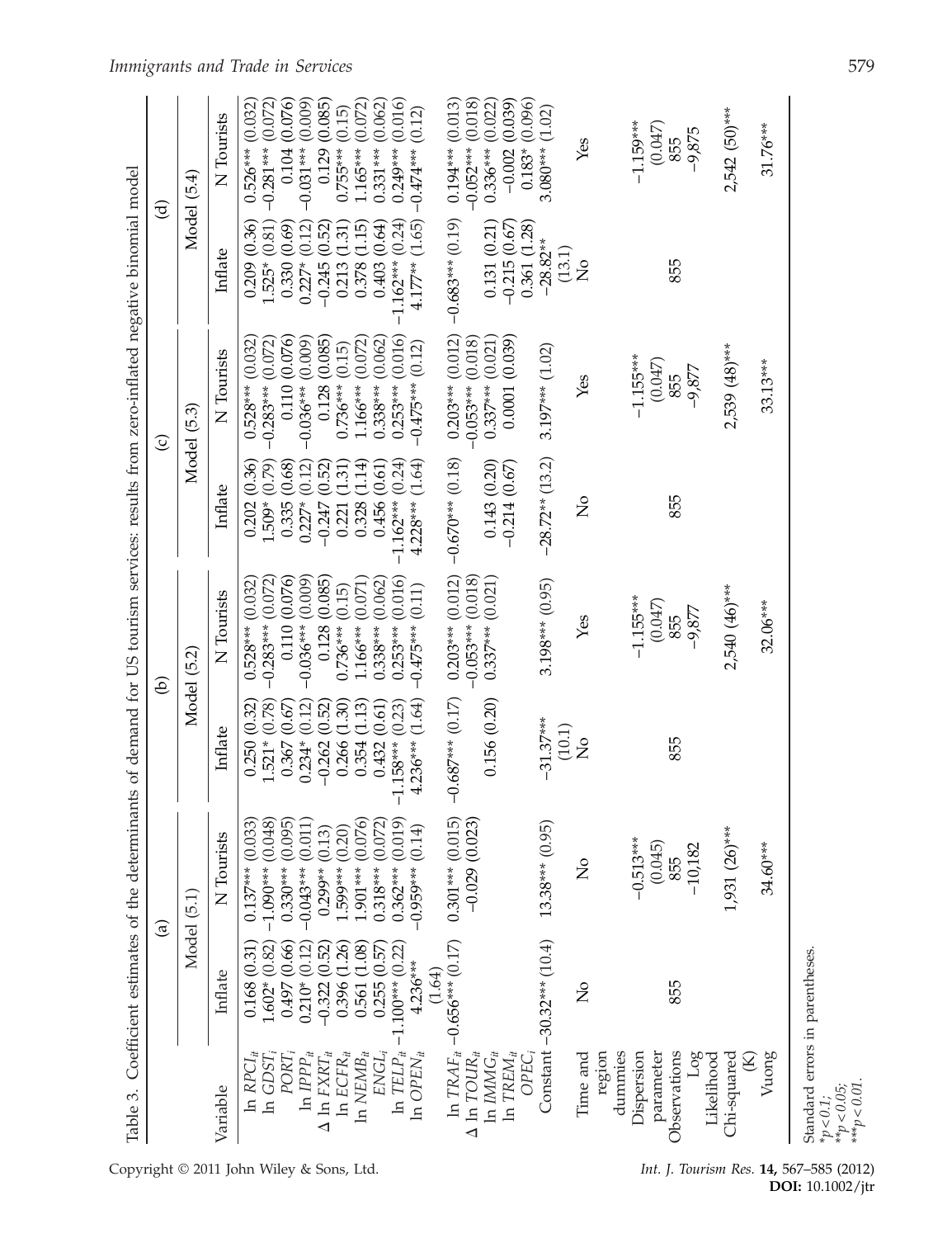(i.e. the lack of consumption of US tourism services by potential consumers in the home countries) and the second column provides estimates of the effects of each of the variables on the counts of tourist arrivals in the US. For each estimation, we also provide tests of significance of the overall model performance (chi‐squared and log‐likelihood values) and the corresponding results of the Vuong (1989) tests that indicate the appropriateness of the fitted models. In all instances, although the large and significant positive values of the Vuong (1989) tests favor the models fitted, the highly significant ( $p < 0.001$ ) chi-squared values corresponding with the log-likelihood ratios warrant the rejection of the null hypothesis that the effects of all of the explanatory variables are zero, confirming that the data fit the model very well. Finally, across all specifications, as the results, particularly those related to the extent and direction of the effects of our variable of primary interest – the immigrant stock variable – and almost all of the theoretical predictions hold, the estimated effects can be considered as robust.

#### Do immigrants affect demand for US tourism services?

Focusing on the results obtained from the second model (model 5.2 in Table 3), we can say that, as expected, immigrants in the US exert economically and statistically significant effects on the demand for US tourism services among potential consumers in their respective home countries. To this end, ceteris paribus, a 1% increase in the stock of immigrants from a typical home country in our sample would raise the total number of tourists arriving from the given home country by a factor of 0.337. Given these results, one might expect that a rise in the stock of immigrants from a given home country might counter the inflation of zero (i.e. the lack of) tourist arrivals. However, our result from the zero‐inflated portion of the model tells a different story: that the increase in the stock of immigrants from a given home country neither counters nor enhances the lack of effective demand among potential consumers in the respective home country. These observations suggest that potential variation exists in the roles that immigrants play as a factor for inducing a desire for travel and, hence, in countering the lack of effective demand for tourism services among potential consumers from their home countries and, subject to the presence of effective demand, in the roles they play in determining how many people might consume US tourism services.

Interpretation of the coefficients reported in Table 3 (e.g. what is meant by the factor of 0.337 that corresponds with a rise in the stock of immigrants) is not straightforward. To simplify and facilitate direct interpretation, we converted the coefficient estimates reported in Table 3 into incidental rate ratios (IRRs), which allow a straightforward inference of the effects of each of the variables and comparison of the effects across variables. The IRRs are presented in Table 4.<sup>6</sup> Based on the IRRs and their respective signs (reported in Table 3), we can say that for the immigrant stock variable, ceteris paribus, a 1% increase in the stocks of immigrants from a given home country in the US would enhance the rate of tourist arrivals from that country to the US by about 1.4%. Although interpretation of the effects of each of the continuous variables can be done similarly, the IRRs corresponding with the dummy variables represent the effect of the presence of the attribute represented by the variable on the rate of tourist arrivals as compared with the absence of the attribute. For example, the significant and positive coefficient of the dummy variable representing commonality of language  $(ENGL<sub>i</sub>)$ between the home countries and the US implies that, as compared with home countries where English is not an official language, the rate of tourist arrivals from home countries where English is the official language is higher by about 1.4%.

The use of IRRs to compare the estimated effects of immigrant stocks with the influences of the other variables (i.e. the number of US embassies and consulates in the home country, the communication infrastructure, the economic freedom enjoyed by people in the home country and their per capita income levels) provides

<sup>&</sup>lt;sup>6</sup>It is important to note that other than allowing direct interpretation of the meaning of each of the estimated coefficients, the signs of IRRs are always positive. Hence, the coefficients provide no information as to whether the effect of the variable of interest is negative or positive. Therefore, we report both the coefficient estimates (Table 3) and the corresponding IRRs (Table 4).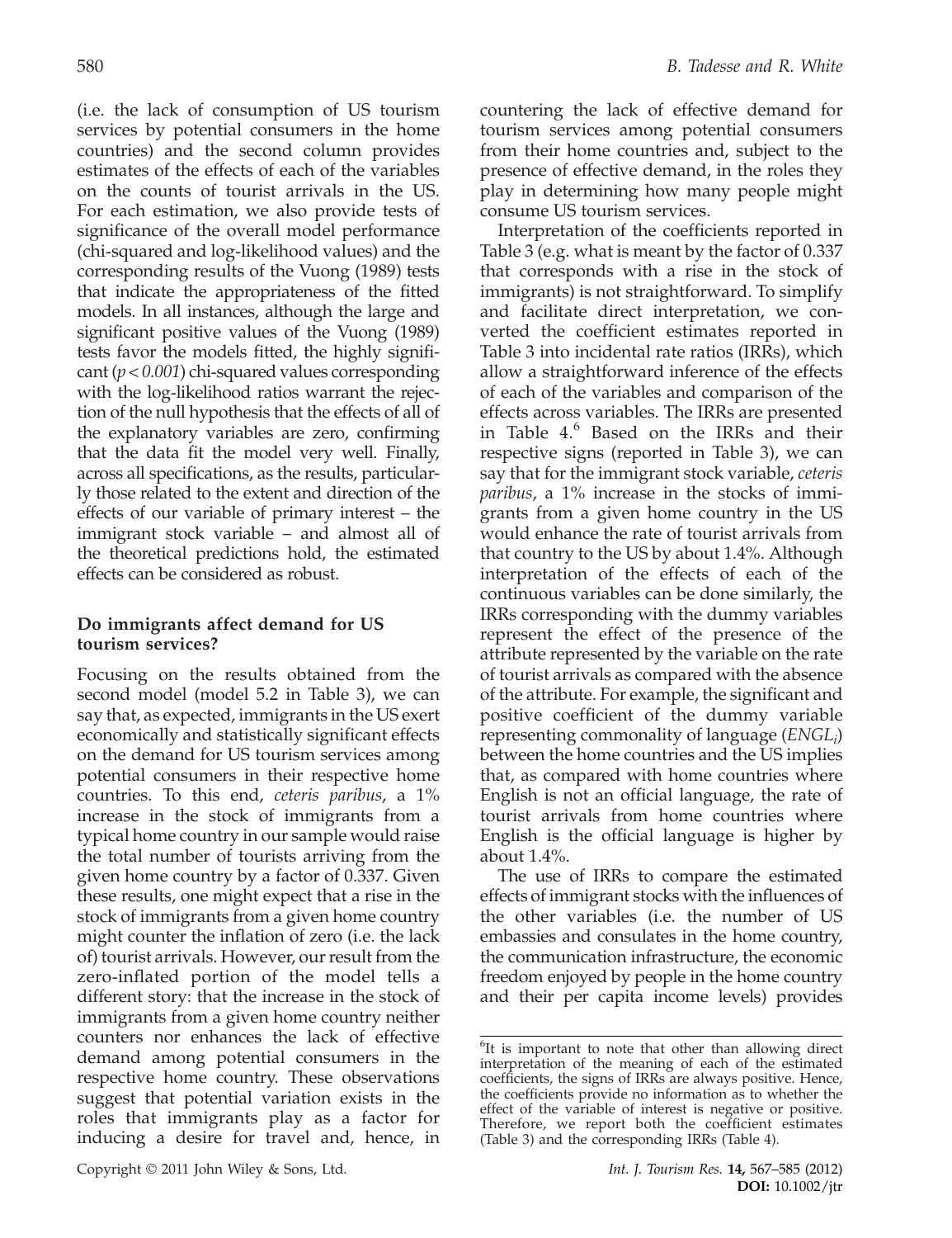|                                                           |                                                | Table 4. IRRs based on the coefficient estimates of the determinants of demand for US tourism services: zero-inflated negative binomial model |                                                  |                                                                       |                                                       |                                                                        |                                                          |                                                                 |
|-----------------------------------------------------------|------------------------------------------------|-----------------------------------------------------------------------------------------------------------------------------------------------|--------------------------------------------------|-----------------------------------------------------------------------|-------------------------------------------------------|------------------------------------------------------------------------|----------------------------------------------------------|-----------------------------------------------------------------|
| Variable                                                  |                                                | $\widehat{\mathbf{e}}$                                                                                                                        | ê                                                |                                                                       | $\odot$                                               |                                                                        |                                                          | $\widehat{\mathbf{c}}$                                          |
|                                                           |                                                | Model (5.1)                                                                                                                                   | Model (5.2)                                      |                                                                       | Model (5.3)                                           |                                                                        |                                                          | Model (5.4)                                                     |
|                                                           | Inflate                                        | N tourists                                                                                                                                    | Inflate                                          | N tourists                                                            | Inflate                                               | N tourists                                                             | Inflate                                                  | N tourists                                                      |
| $\ln RPCl_{it}$<br>$\ln GDST_i$<br>PORT                   | 1.183 (0.366)<br>4.963* (4.091<br>1.644 (1.087 | (0.0163)<br>(0.0379)<br>(0.132)<br>$0.336***$<br>$-391***$<br>1.146***                                                                        | $4.578*$ $(3.59)$<br>1.443 (0.97)<br>1.284 (0.41 | $0.753***$ $(0.054)$<br>(0.085)<br>(0.054)<br>$1.696***$<br>$1.117$ ( | 1.224(0.44)<br>$4.524*$ $(3.58)$<br>(0.95)<br>1.398 ( | (0.054)<br>(0.054)<br>(0.085)<br>$0.753***$<br>$1.117$ (<br>$1.696***$ | (0.95)<br>(0.44)<br>(3.71)<br>$4.594*$<br>1.233<br>1.392 | (0.054)<br>1.110 (0.084)<br>(0.053)<br>$0.755***$<br>$1.691***$ |
| In $IPPP_{it}$<br>$\Delta$ ln $\text{EXRT}_{it}$          | 0.725 (0.375)<br>$1.233*(0.144)$               | (0.0109)<br>(0.170)<br>$0.958***$<br>$1.348**$                                                                                                | $1.264*(0.15)$<br>0.769(0.40)                    | (0.008)<br>(0.096)<br>$0.965***$<br>1.137                             | (0.15)<br>(0.41)<br>0.781(<br>$1.255*$                | (0.009)<br>(0.096)<br>$0.965***$<br>1.137                              | (0.16)<br>(0.41)<br>$1.255*$<br>0.783                    | $0.970***$ (0.009)<br>(0.096)<br>1.137                          |
| In $ECFR_{it}$                                            | (1.875)<br>1.486                               | (1.002)<br>$4.948***$                                                                                                                         | (1.69)<br>1.305 (                                | (0.32)<br>$2.088***$                                                  | (1.63)<br>1.247                                       | (0.32)<br>$2.088***$                                                   | (1.62)<br>1.238                                          | (0.33)<br>$2.127***$                                            |
| $ENGL_i$<br>In $NEMB_{it}$                                | (1.898)<br>1.290 (0.729)<br>1.752              | (0.0986)<br>(0.508)<br>$6.690***$<br>$.374***$                                                                                                | (1.60)<br>1.540 (0.93)<br>1.424                  | (0.087)<br>(0.23)<br>$3.208***$<br>$1.403***$                         | (0.96)<br>(1.58)<br>1.578<br>1.389                    | $1.403***$ (0.087<br>$3.208***$ (0.23)                                 | 1.497 (0.96)<br>(1.68)<br>1.459                          | $1.392***$ (0.086)<br>(0.23)<br>$3.206***$                      |
| In TELP <sub>it</sub> $0.333***$                          | (0.0734)                                       | (0.0272)<br>$1.437***$                                                                                                                        | (0.074)<br>$0.314***$                            | (0.020)<br>$1.288***$                                                 | (0.074)<br>$0.313***$                                 | (0.020)<br>$1.288***$                                                  | (0.074)<br>$0.313***$                                    | (0.020)<br>$1.282***$                                           |
| In OPEN <sub>it</sub> 69.11***<br>In $\mathit{TRAF}_{it}$ | $0.519***$ (0.0878)<br>(113.4)                 | (0.0545)<br>(0.0205)<br>$0.383***$<br>$1.351***$                                                                                              | (0.088)<br>(1.13)<br>69.13***<br>$0.503***$      | (0.015)<br>(0.071)<br>$1.225***$<br>$0.622***$                        | (0.092)<br>(1.12)<br>68.56***<br>$0.512***$           | (0.015)<br>(0.072)<br>$0.622***$<br>$1.225***$                         | (1.08)<br>$65.20***$                                     | $0.505***$ (0.095) $1.214***$ (0.016)<br>(0.072)<br>$0.622***$  |
| $\Delta$ ln TOUR <sub>it</sub>                            |                                                | (0.0223)<br>0.971                                                                                                                             |                                                  | (0.017)<br>$0.949***$                                                 |                                                       | (0.017)<br>$0.949***$                                                  |                                                          | $0.949***$ $(0.017)$                                            |
| In $IMMG_{it}$                                            |                                                |                                                                                                                                               | 1.169 (0.23)                                     | (0.030)<br>$1.401***$                                                 | 1.154 (0.23)                                          | $1.401***$ (0.030)                                                     | 1.140 (0.24)                                             | $1.400***$ (0.030)                                              |
| In TRE $M_{it}$<br>OPEC                                   |                                                |                                                                                                                                               |                                                  |                                                                       | 0.807(0.54)                                           | 1.000 (0.039)                                                          | 1.435 (1.84)<br>0.807(0.54)                              | 0.998 (0.039)<br>$1.200*(0.11)$                                 |
| Constant                                                  |                                                |                                                                                                                                               |                                                  | $24.48***$ (23.4)                                                     |                                                       | 24.47*** (24.9)                                                        |                                                          | $21.76***$ (22.1)                                               |
| Time and region<br>dummies                                |                                                |                                                                                                                                               | $\frac{1}{2}$                                    | Yes                                                                   | $\mathsf{S}^{\mathsf{O}}$                             | Yes                                                                    | $\mathsf{S}^{\mathsf{O}}$                                | Yes                                                             |
| Dispersion                                                |                                                |                                                                                                                                               |                                                  | $0.315***$ (0.015)                                                    |                                                       | $0.315***$ $(0.015)$                                                   |                                                          | $0.314***$ (0.015)                                              |
| parameter                                                 |                                                |                                                                                                                                               |                                                  |                                                                       |                                                       |                                                                        |                                                          |                                                                 |
| Observations<br>log<br>Likelihood                         | 855                                            | $-10,182$<br>5<br>85                                                                                                                          | 855                                              | $-9,877$<br>855                                                       | 855                                                   | $-9,877$<br>855                                                        | 855                                                      | $-9,875$<br>855                                                 |
| Vuong<br>Chi-squared (K)                                  |                                                | $(26)$ ***<br>34.60***<br>1,931                                                                                                               |                                                  | 2,540 (46)***<br>$32.06***$                                           |                                                       | 2,539 (48)***<br>33.13***                                              |                                                          | $2,542(50)***$<br>31.76***                                      |
| Standard errors in parentheses.                           |                                                |                                                                                                                                               |                                                  |                                                                       |                                                       |                                                                        |                                                          |                                                                 |

Immigrants and Trade in Services 581

Copyright © 2011 John Wiley & Sons, Ltd. Int. J. Tourism Res. 14, 567-585 (2012)

 $*^{*}p < 0.1;$ <br>  $*^{*}p < 0.05;$ <br>  $*^{*}p < 0.01.$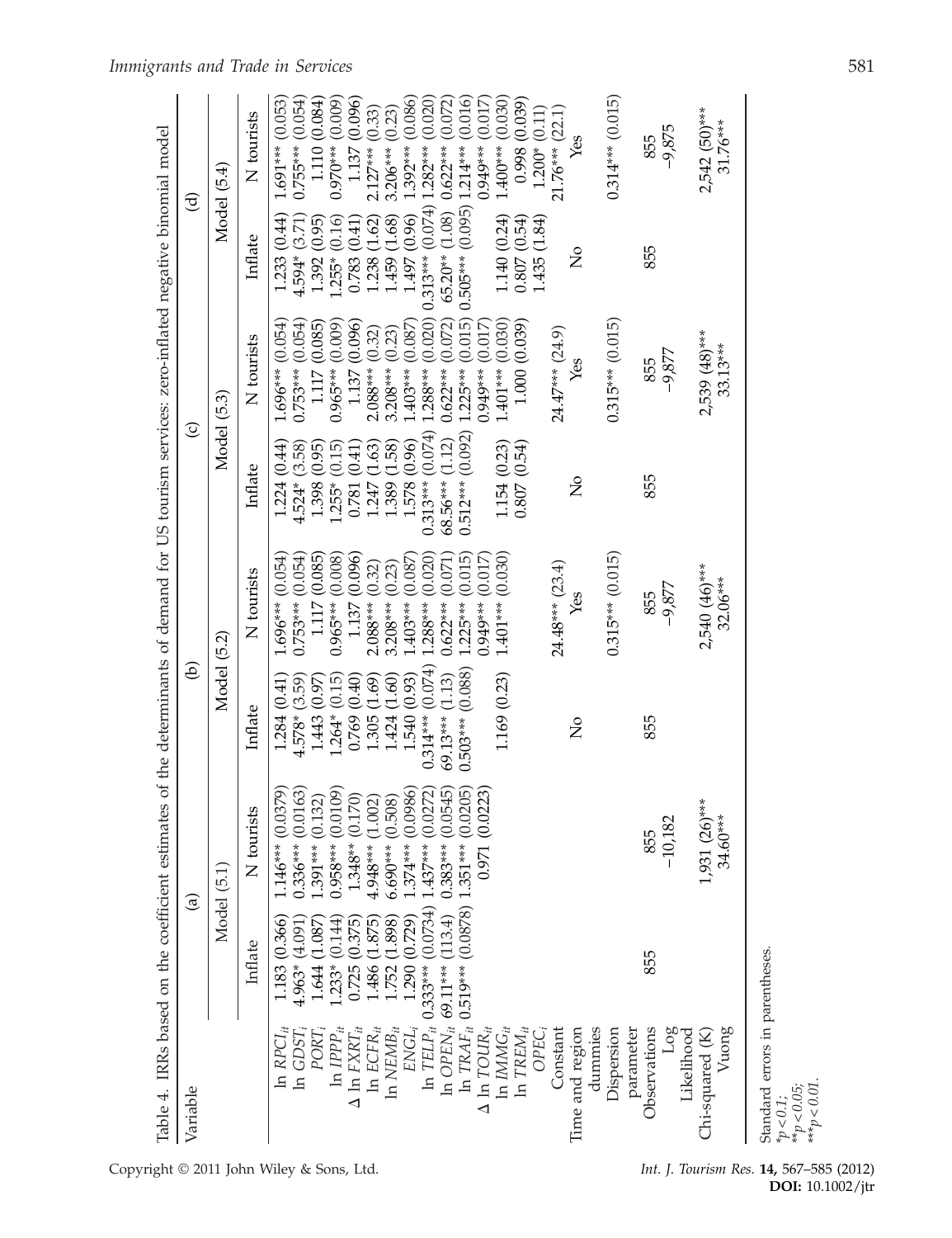further insights. Accordingly, the extent to which a 1% rise in the stock of immigrants affects the number of tourists arriving in the US (1.4%) not only is economically sizable but also exceeds the positive effects of a corresponding 1% increase in the overall trade affiliation (1.3%) and the expansion of communication infrastructure (1.29%) in the home countries. Although different in the direction of its effect, the magnitude of the effect of a rise in the stock of immigrants on the number of tourist arrivals also outweighs both the negative effects of a comparable increase in the fixed cost of transportation (0.75%) and that of a 1% rise in the opportunity cost of travel to the US (0.97%).

We found that, among all variables, improvement in diplomatic relationships (approximated by a 1% increase in the number of US embassies and consulates located in a typical origin country) has the greatest relative influence on the number of tourist arrivals (3.3%), followed by a comparable improvement in the economic freedom enjoyed by residents of the tourist origin countries (2.1%) and the rise in the real per capita income (1.67%) of the home countries included in our study. Similarly, when considering the effects of a 1% increase in geographic distance and that of the opportunity cost of travel to the US, we found that, although a 1% increase in the geographic distance (a proxy for the cost of transportation) reduces the rate at which tourists from a given home country arrive in the US by 0.76%, a proportional increase in the opportunity cost of travel to the US would reduce the demand for US tourism services by 0.97%.

### What about the other control variables?

Having presented the effects of our main variable of interest, we now turn to a brief discussion of the effects of the control variables on the demand for tourism services. We restricted our discussion of the remaining explanatory variables to only the presentation of the statistical significance and the direction of the effects, unlike the detailed interpretation presented for the effect of our main variable of interest. As hypothesized, the results in Table 3 indicate positive and significant relationships between most of the control variables and the number of tourist arriving in the US from a typical home country. Specifically, these

variables include the number of US embassies and consulates in that country, the real per capita income of the home country, the tourists' origin country's access to a seaport, the commonality of language between the US and the home countries, the degree of economic freedom enjoyed by home country's respective residents, the presence of better communication infrastructure and the origin country's goods trade affiliation with the US.

We also found that the distance between the US and the tourists' origin countries (a proxy for the fixed cost of international travel), the baskets of goods and services that consumers in the tourist origin countries must forgo to travel to the US and the economic openness of the home countries to international trade have significant but negative impacts on the number of tourists arriving in the US from a typical home country in our study. We consider that, although unexpected, the negative sign of the coefficient of the measure of economic openness is the result of the tourist origin country's demographic size (as countries with smaller populations tend to be more open). To this end, Eilat and Einav (2004) indicate that a smaller population in the tourist origin countries implies a relatively lower amount of total tourism services consumed. The coefficients of the region‐ and time‐specific dummy variables (although, for brevity, not reported in the tables) also are significant in most cases, indicating the presence of considerable heterogeneity in the demand for US tourism services across different regions and periods.<sup>7</sup> For example, we observed a slowdown in tourist arrivals beginning in 2002, perhaps a result of the events of 11 September 2001 and the subsequent US foreign policy response.

The results presented in Tables 3 and 4 also identify which of the variables hypothesized to affect the demand for US tourism services also affect the inflation of zero tourist arrivals from the respective countries in our study. Accordingly, of the variables representing various socio‐economic characteristics of the population in the home countries considered, only five have notable influences on the inflation of

<sup>&</sup>lt;sup>7</sup>A full set of estimation results inclusive of coefficients on the regional and time dummy variables can be obtained from the authors.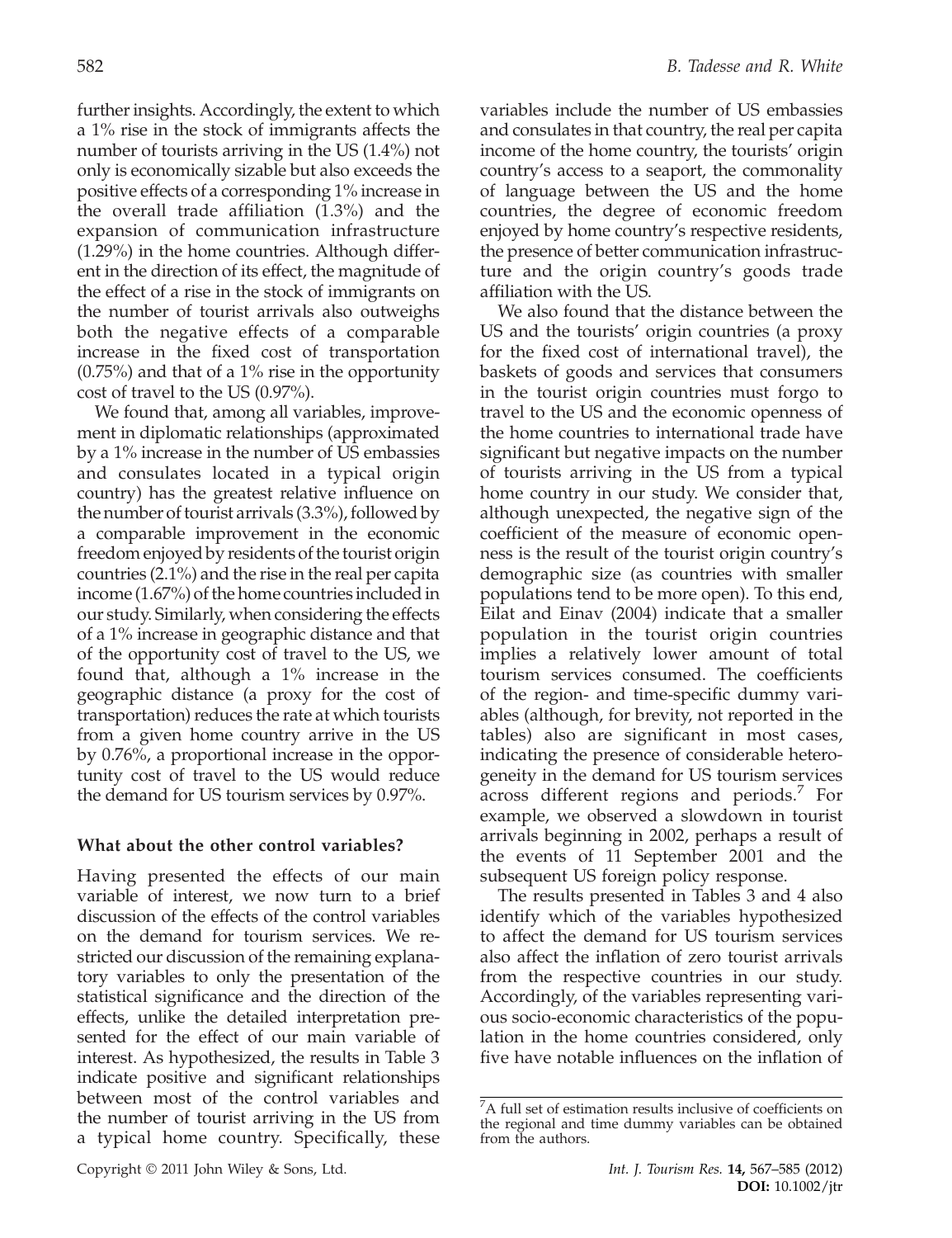no tourist arrivals: geographic distance, the opportunity cost of travel to the US, economic openness, the goods trade affiliation of each of the home countries with the US and the communication infrastructure available in the home countries (i.e. Internet, cable television and telephone access in the origin countries). This implies that the likelihood of no tourist arrivals from a given country into the US is higher among home countries that are geographically more distant from the US, when the opportunity cost of travel to the US for the home country's population (in terms of the goods and services that must be forgone) is higher and when the tourist origin country is relatively more open to international trade. To the contrary, the presence of better communications infrastructure and of greater goods trade affiliation between the origin country and the US leads to a decrease in the likelihood of no tourist arrivals from the given country. These results remain consistent when we estimate several variants of the general model. Intuitively, our findings of differences in the variables that influence the inflation of no tourist arrivals and, the number of tourists arriving in the US suggests that differences exist between processes that motivate people to travel abroad (i.e. presence or absence of demand for tourism services) and the mechanisms that determine the realization of demand for tourism (i.e. the number of people that actually travel).

#### **CONCLUSION**

With our main objective being the determination of whether the pro‐trade effects of immigrants on merchandise trade between their host and home countries also extends to trade in services, we examine the role that immigrants may play in enhancing their home countries' imports of tourism services from the US. Immigrants are thought to potentially influence merchandise trade through three distinct channels: preferences, enforcement and information‐ and cultural difference‐bridging effects. Of these channels, we considered that immigrants may increase demand for tourism services through their information‐ or cultural difference‐bridging abilities and by assisting in the enforcement of contracts in several ways. First, immigrants have the potential to provide otherwise unavailable information to consumers of tourism services in their home and/or host countries who may want to travel to the host or home countries. Second, immigrants have the potential to facilitate travel arrangements (e.g. by providing finances, accommodations and/or connections with businesses and social groups) that may confer necessary information to consumers and/or decrease transaction costs. Third, immigrants may encourage travel by friends and family members, if these individuals wish to visit them in their host countries.

Using data on US exports of tourism services to 86 historically and economically heterogeneous countries for which immigrant stock data are available during the years 1995–2004, we examined the tourism–migration relationship by modelling the demand for tourism as a two‐part process using the zero‐inflated negative binomial regression technique. We found that immigrants indeed exert economically and statistically significant effects that enhance trade in services to an extent that outweighs the effects of factors such as the general trade affiliation between the immigrants' home countries and the US and the prevalence of Internet, cable television and telephone services. We also found that the pro‐service (tourism) trade effects of immigrants have the potential to counteract the negative effects of the relative geographic distance of their home countries as well as the opportunity cost of travel from their home countries to the US. Our findings have two important implications. First, as immigrants are found to exert proexport effects for the service sector, the role that immigrants play in promoting the economic development of their host and/or home countries, via the promotion of trade, goes beyond just their influences on merchandise trade. This finding complements that of Murat and Pistoresi (2009) who report that the networks of Italian emigrants significantly promote both inward and outward bilateral Foreign Direct Investment (FDI). Second, prior estimates of the effect that several factors may have on the demand for tourism services, particularly in countries that serve as host to significant proportion of immigrant population, might be biased as they have failed to account for the observed positive influences of immigrants on tourism demand.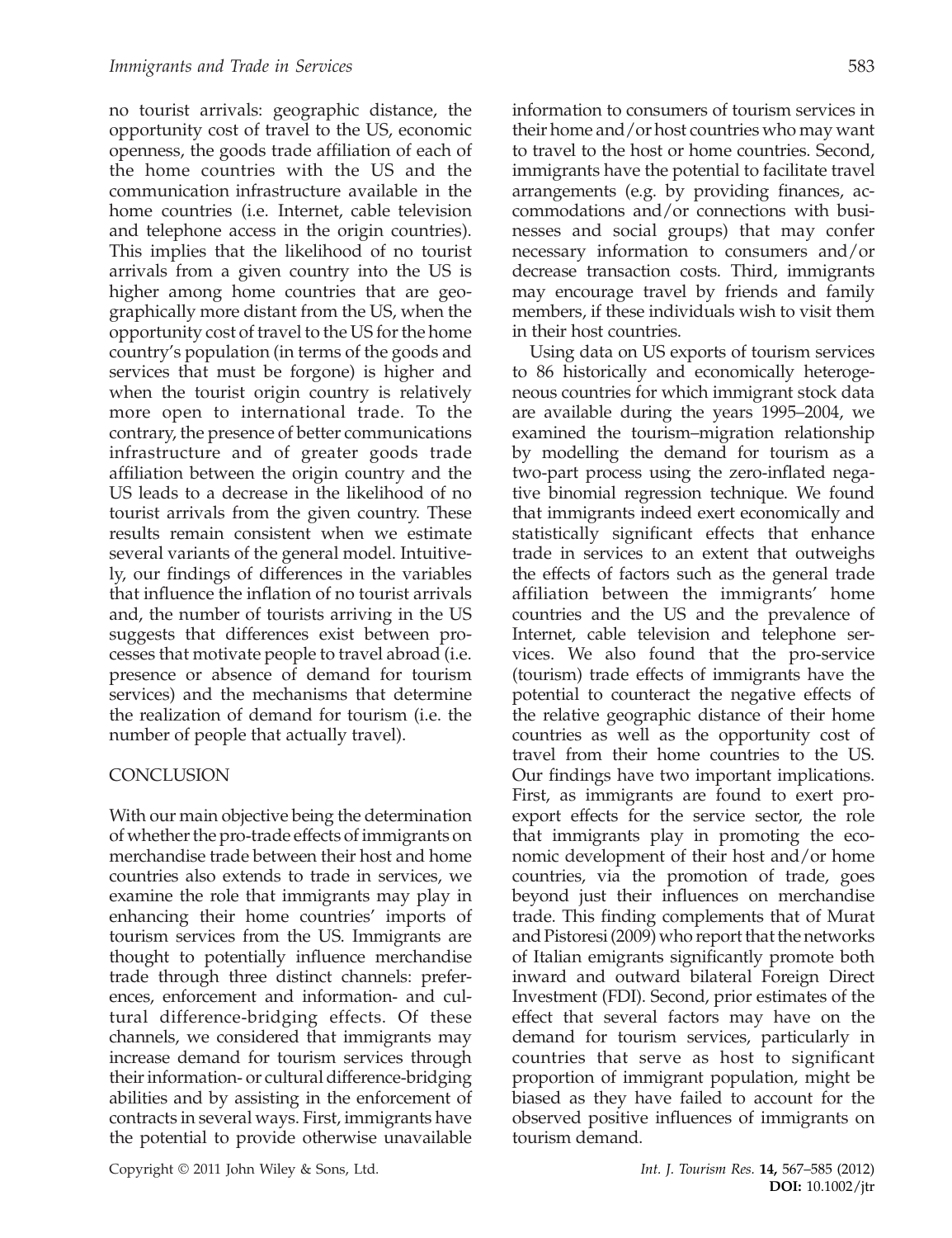#### APPENDIX

#### Data Sources

| Variable           | Description                                                                                                                        | Source                                                                                        |
|--------------------|------------------------------------------------------------------------------------------------------------------------------------|-----------------------------------------------------------------------------------------------|
| $TOUR_{it}$        | Number of tourist arrivals<br>to the US from country<br>i (i.e. the dependent variable)                                            | US Department of Commerce,<br>ITA, Office of Travel &<br>Tourism Industries<br>(US ITA, 2007) |
| $IMMG_{it}$        | Stock of immigrants from the<br>home country<br>living in the US                                                                   | Migration Policy Institute<br>(MPI, 2007)                                                     |
| $RPCI_{it}$        | Real gross domestic product (GDP)<br>per capita (in 2000 US prices)                                                                | World Bank (2006)                                                                             |
| $GDST_i$           | Geographic distance from New<br>York City to the immigrant<br>home country                                                         | Authors' calculations                                                                         |
| $PORT_i$           | Coastal access dummy variable                                                                                                      | CIA (2007)                                                                                    |
| $IPP_{it}$         | Inverse of purchasing power<br>parity (PPP) conversion factor                                                                      | Authors' calculations based<br>on (World Bank (2006)                                          |
| $\Delta FXRT_{it}$ | Change in exchange rate (measured<br>as home country currency units<br>per US dollars)                                             | IMF (2007)                                                                                    |
| $ECFR_{it}$        | Index of economic freedom                                                                                                          | Beach and Kane (2008)                                                                         |
| $NEMB_{it}$        | Number of US embassies and/or<br>consulates in the immigrant home<br>country                                                       | Rose (2007)                                                                                   |
| $OPEC_i$           | OPEC membership dummy variable                                                                                                     | www.opec.org                                                                                  |
| ENGL <sub>i</sub>  | Common language dummy variable                                                                                                     | CIA (2007)                                                                                    |
| $TELP_{it}$        | Total Internet, cable and telephone<br>(fixed and mobile) subscribers relative<br>to total population in immigrant<br>home country | <b>ITU</b> (2007)                                                                             |
| $OPEN_{it}$        | Measure of general economic openness                                                                                               | World Bank (2006)                                                                             |
| $TRAF_{it}$        | Immigrant home country affinity for<br>trade with the US                                                                           | Authors' calculations based<br>on OECD(2007)                                                  |
| $TREM_{it}$        | Immigrant home country tourism<br>remoteness                                                                                       | Authors' calculations                                                                         |

#### REFERENCES

- Beach W, Kane T. 2008. 2008 Index of Economic Freedom. The Heritage Foundation: Washington, DC.
- Boyer T. 1996. Problems in paradise: Taiwanese immigrants to Auckland, New Zealand. Asia Pacific View Point 37(1): 59–79.
- Cameron AC, Trivedi PK. 1998. Regression Analysis of Count Data. Cambridge University Press: Cambridge.
- Chesney M, Hazari R. 2003. Illegal migrants, tourism, and welfare: a trade theoretic approach. Pacific Economic Review 8(3): 259–268.

Cohen R. 1997. Global Diasporas: An Introduction. University College Press: London.

- Dunlevy A. 2006. The impact of corruption and language on the pro‐trade effect of immigrants: evidence from the American states. The Review of Economics and Statistics 88(1): 182–186.
- Eilat Y, Einav L. 2004. The determinants of international tourism: a three‐dimensional panel data analysis. Applied Economics 36(12): 1115– 1127.
- Feng K, Page J. 2000. An exploratory study of the tourism, migration‐immigration nexus: travel experiences of Chinese residents in New Zealand. Current Issues in Tourism 3(3): 246–281.